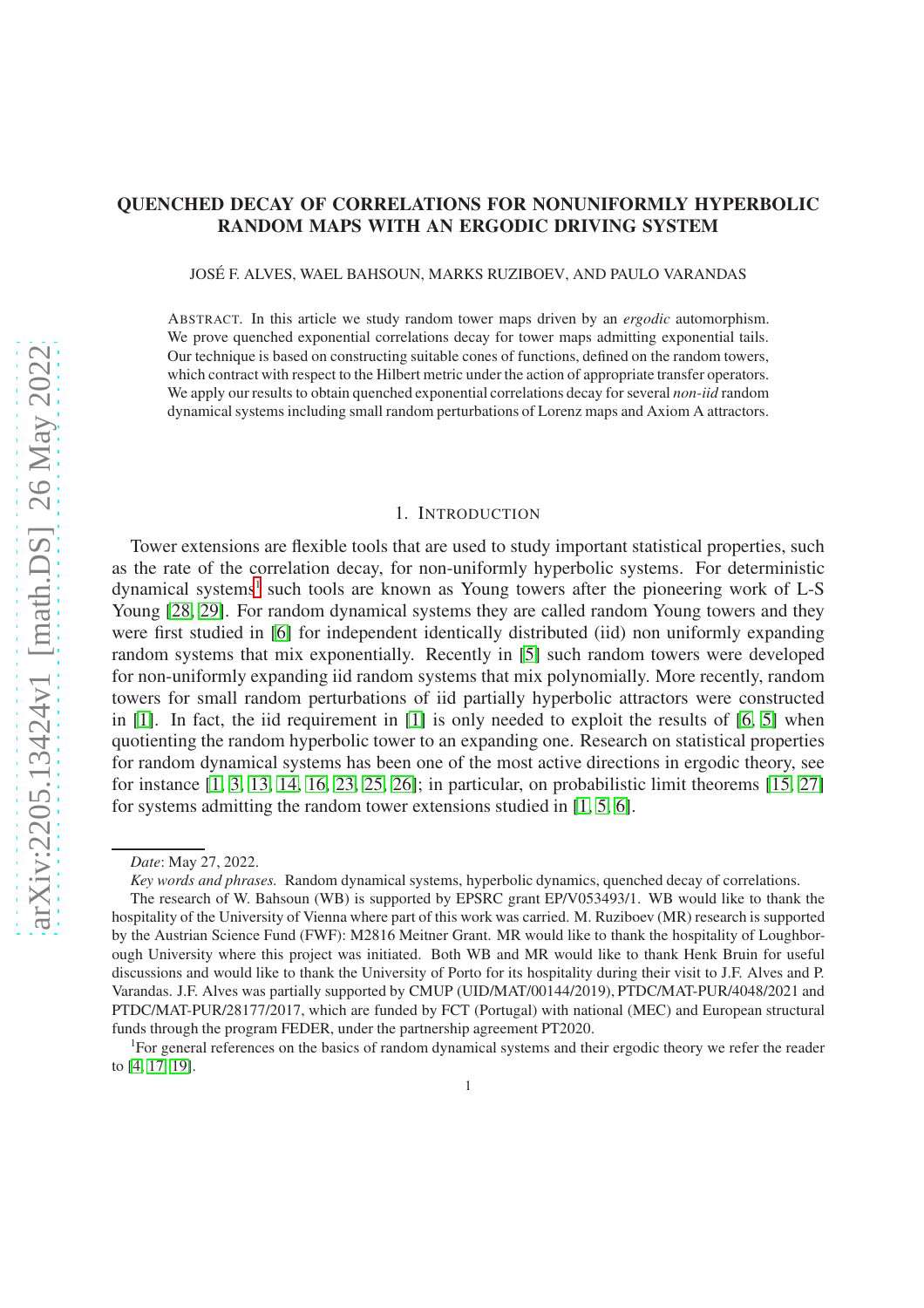In this article we drop the iid assumption in [\[1,](#page-22-1) [6\]](#page-23-2) and study, for the first time, random tower maps driven by an *ergodic* automorphism. Under the assumption that the tower maps have exponential tails, we show that the associated random dynamical systems admit quenched exponential decay of correlations. Unlike [\[6,](#page-23-2) [5\]](#page-22-0) where coupling techniques that exploited the iid property in a non-trivial way were employed<sup>[2](#page-1-0)</sup>, in this paper our technique is based on constructing suitable cones of functions defined on random towers. We show that such cones contract, with respect to the Hilbert metric, under the action of appropriate random transfer operators associated with the random tower maps. In contrast with the deterministic setting<sup>[3](#page-1-1)</sup> [\[22\]](#page-23-13) where the exponential decay of correlation becomes a consequence, in the random setting proving that iterates of the transfer operators, acting on observables in the cones, converge exponentially fast to the equivariant family of densities requires some effort. This is due to the fact that in the random setting the sequence of instants at which one observes a contraction in the Hilbert metric is determined by a random variable (see Lemma [5.2](#page-10-0) and Proposition [5.6\)](#page-14-0). To overcome this hurdle, we prove that such 'good instances' of contraction are not sparse along the orbits of the base map, thanks to its ergodicity (see Lemmas [5.8](#page-18-0) and [5.9\)](#page-19-0). This enables us to get quenched exponential decay rates for observables in the cone, and then pass such rates Hölder observables on the tower. We apply our results and prove quenched exponential correlations decay for several *non-iid* random dynamical systems including small random perturbations of Lorenz maps and Axiom A attractors.

The paper is organised as follows. Section [2](#page-1-2) includes the setup for a random tower with ergodic driving. Moreover, it includes the statements of the main results of the paper, Theorem [2.1](#page-3-0) and Theorem [2.2.](#page-4-0) Section [3](#page-4-1) is devoted for applications of Theorem [2.1](#page-3-0) and Theorem [2.2](#page-4-0) to small random perturbations of Lorenz maps and Axiom A attractors. Finally, in Section [4](#page-7-0) we provide a proof for Theorem [2.1](#page-3-0) and in section [5](#page-8-0) we provide a proof for Theorem [2.2.](#page-4-0)

### 2. THE SET UP

<span id="page-1-2"></span>A random dynamical system on a measure space  $(X, \lambda)$  over a measure preserving system  $(\Omega, \mathbb{P}, \sigma)$  is described by a skew product

$$
S: \Omega \times X \to \Omega \times X, \quad (\omega, x) \mapsto (\sigma \omega, f_{\omega}(x)).
$$

Here we aim to study dynamics of  $f_{\omega}^n : X \to X$ ,  $n \in \mathbb{N}$  for **P**-almost every  $\omega \in \Omega$ . We assume that  $\sigma : \Omega \to \Omega$  is an *ergodic* automorphism of a probability space  $(\Omega, \mathbb{P})$  and  $(\omega, x) \mapsto f_{\omega}(x)$  is a measurable function on  $\Omega \times X$ . The random orbits are obtained by iteration of the maps

<span id="page-1-3"></span>
$$
f_{\omega}^{n} = f_{\sigma^{n-1}\omega} \circ \cdots \circ f_{\sigma\omega} \circ f_{\omega}, \qquad n \ge 1.
$$
 (1)

The abstract framework in this work is called a random tower map. It is defined as follows: let  ${\{\Lambda_{\omega}\}}_{\omega\in\Omega}$  be a measurable family, in the sense of [\[12,](#page-23-14) Section 3], of measurable subsets of X and assume  $\lambda_{\omega}(\Lambda_{\omega}) = 1$  for almost every  $\omega \in \Omega$ . Here  $\lambda_{\omega}$  denotes the restriction of the reference measure on X to the subset  $\Lambda_{\omega}$ .

<span id="page-1-0"></span><sup>&</sup>lt;sup>2</sup>See for instance Section 7 in [\[5\]](#page-22-0) where iid is explicitly used.

<span id="page-1-1"></span><sup>&</sup>lt;sup>3</sup>For more information on this technique in the determinstic setting, we refer the reader to the work of Liverani [\[20,](#page-23-15) [21\]](#page-23-16) where it was applied to Anosov systems, and to piecewise uniformly expanding maps of the interval. While the reference [\[22\]](#page-23-13) includes the first application of this technique to deterministic Young towers.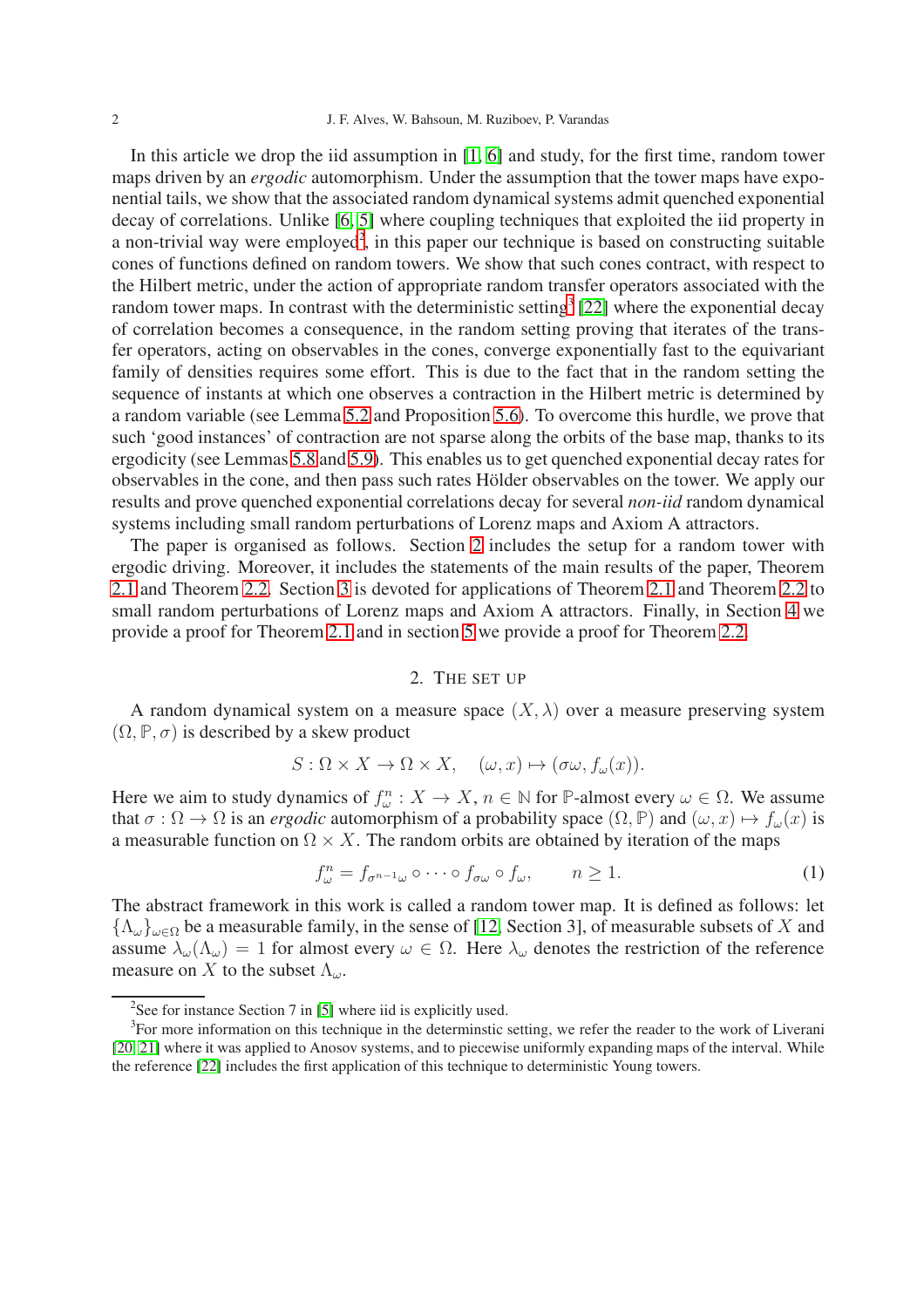We say that the random dynamical system has a random tower if for **P**-almost every  $\omega \in \Omega$ there exists a countable partition  $\{\Lambda^j(\omega)\}_j$  of  $\Lambda_\omega$  and a measurable return time function  $R_\omega$ :  $\Lambda_{\omega} \to \mathbb{N}$  that is constant on each  $\Lambda^{j}(\omega)$  and if  $R_{\omega}|\Lambda^{j}(\omega) = n$  then  $f_{\omega}^{n}(x) \in \Lambda_{\sigma^{n}\omega}$  for **P**-almost every  $\omega \in \Omega$  and  $\lambda_{\omega}$  -almost every  $x \in \Lambda_{\omega}$ . The tower

$$
\Delta_{\omega} = \left\{ (x, \ell) \in X \times \mathbb{Z}_+ : x \in \bigcup_j \Lambda^j(\sigma^{-\ell}\omega) \text{ and } 0 \le \ell \le R_{\sigma^{-\ell}\omega}(x) - 1 \right\}
$$

at  $\omega \in \Omega$  is formed by a collection of floors  $\Delta_{\omega,\ell}, \ell \geq 0$ , where  $\Delta_{\omega,0} = \Lambda_{\omega} \times \{0\}$  and

$$
\Delta_{\omega,\ell} = \{(x,\ell) \mid x \in \Lambda_{\sigma^{-\ell}\omega}, R_{\sigma^{-\ell}\omega}(x) > \ell\} \text{ for } \ell \ge 1.
$$

The random tower map  $F_{\omega} : \Delta_{\omega} \to \Delta_{\sigma \omega}$  is given by

$$
F_{\omega}(x,\ell) = \begin{cases} (x,\ell+1), & \text{if } \ell+1 < R_{\sigma^{-\ell}\omega}(x) \\ (f_{\sigma^{-\ell}\omega}^{\ell+1}x,0), & \text{if } \ell+1 = R_{\sigma^{-\ell}\omega}(x). \end{cases}
$$
 (2)

We assume that  $F_{\omega}$  is non-singular with respect to  $\lambda_{\omega}$ . The collection  $\Delta = {\{\Delta_{\omega}\}}_{\omega \in \Omega}$  is called a random tower. The fibered system  $\{F_{\omega}\}_{{\omega}\in{\Omega}}$  on  $\Delta$  is called the *random tower map*.

Notice that the partition  $\{\Lambda^j(\sigma^{-k}\omega)\}, k \geq 1$ , induces a partition on the kth level of the tower  $\Delta_{\omega}$ . Thus, we have a partition  $\mathcal{P}_{\omega} = {\Delta_{\omega,\ell}^{j}}$  on every  $\Delta_{\omega}$  induced by  ${\Lambda^{j}}(\sigma^{-k}\omega)$ ,  $k \ge 1$ . For  $(x, \ell) \in \Delta_{\omega}$ , let  $\hat{R}_{\omega}$  be an extension of  $R_{\omega}$  to the tower  $\Delta_{\omega}$  defined as

$$
\hat{R}_{\omega}(x,\ell) = R_{\sigma^{-\ell}\omega}(x) \quad \text{and} \quad \hat{R}_{\omega,\ell}^{j} = \hat{R}_{\omega}|\Delta_{\omega,\ell}^{j}.
$$
\n(3)

The reference measure  $\lambda_{\omega}$  and the  $\sigma$ -algebra on  $\Lambda_{\omega}$  naturally lifts to  $\Delta_{\omega}$  and by abuse of notation we call it  $\lambda_{\omega}$ . The lifted  $\sigma$ -algebra will be denoted by  $\mathcal{B}_{\omega}$ . Let

$$
R_1(\omega, z) = \hat{R}_{\omega}(z) \text{ and } R_n(\omega, z) = R_1(\sigma^{R_{n-1}}\omega, F_{\omega}^{R_{n-1}}(z)) + R_{n-1}(\omega, z) \text{ for } n \ge 2. \tag{4}
$$

Next we define the separation time  $s : \Delta \times \Delta \to \mathbb{Z}_+ \cup \{\infty\}$  for **P**-almost every  $\omega$  by setting  $s((\omega_1, z_1), (\omega_2, z_2)) = 0$  if  $\omega_1 \neq \omega_2$  (i.e.  $z_1$  and  $z_2$  are in different fibers) and, if  $\omega_1 = \omega_2 = \omega$  and  $z_1, z_2 \in \Delta_{\omega,0}$  then we set  $s((\omega, z_1), (\omega, z_2)) = s_\omega(z_1, z_2)$  to be the largest  $n \geq 0$  such that  $F^n_\omega(z_1)$ and  $F_{\omega}^{n}(z_2)$  belong to the same element of  $\mathcal{P}_{\sigma^n\omega}$ . One can check that  $d((\omega_1, z_1), (\omega_2, z_2))$  =  $\gamma^{s((\omega_1,z_1),(\omega_2,z_2))}$  is a distance. When  $\omega_1 = \omega_2$  we also use the notation  $d_{\omega}(z_1,z_2) = \gamma^{s_{\omega}(z_1,z_2)}$  and  $F_{\omega}^{-1} = (F_{\omega})^{-1}.$ 

We assume that the random tower satisfies the following properties.

- (P1) Markov:  $F_{\omega}|\Delta_{\omega,\ell}^{j} : \Delta_{\omega,\ell}^{j} \to \Delta_{\sigma\omega,0}$  is a measurable bijection whenever  $\Delta_{\omega,\ell}^{j} = \Delta_{\omega,\ell} \cap$  $F_{\omega}^{-1}(\Delta_{\sigma\omega,0})$  is non-empty;
- (P2) **Bounded distortion**: There are constants  $D > 0$  and  $0 < \gamma < 1$  such that for P-a.e.  $\omega$ and each  $\Delta^j_\omega$  $\int_{\omega,0}^{J}$  the corresponding Jacobian  $JF_{\omega}$  is positive and satisfies

<span id="page-2-0"></span>
$$
\left| \frac{JF_{\omega}(x)}{JF_{\omega}(y)} - 1 \right| \le D\gamma^{s_{\omega}(F_{\omega}(x), F_{\omega}(y))}, \text{ for all } x, y \in \Delta^j_{\omega, 0};
$$
 (5)

(P3) Weak expansion:  $\mathcal{P}_{\omega}$  is a generating partition for  $F_{\omega}$  i.e. diameters of the partitions  $\vee_{j=0}^n F_{\omega}^{-j} \mathcal{P}_{\sigma^j \omega}$  converge to zero as *n* tends to infinity;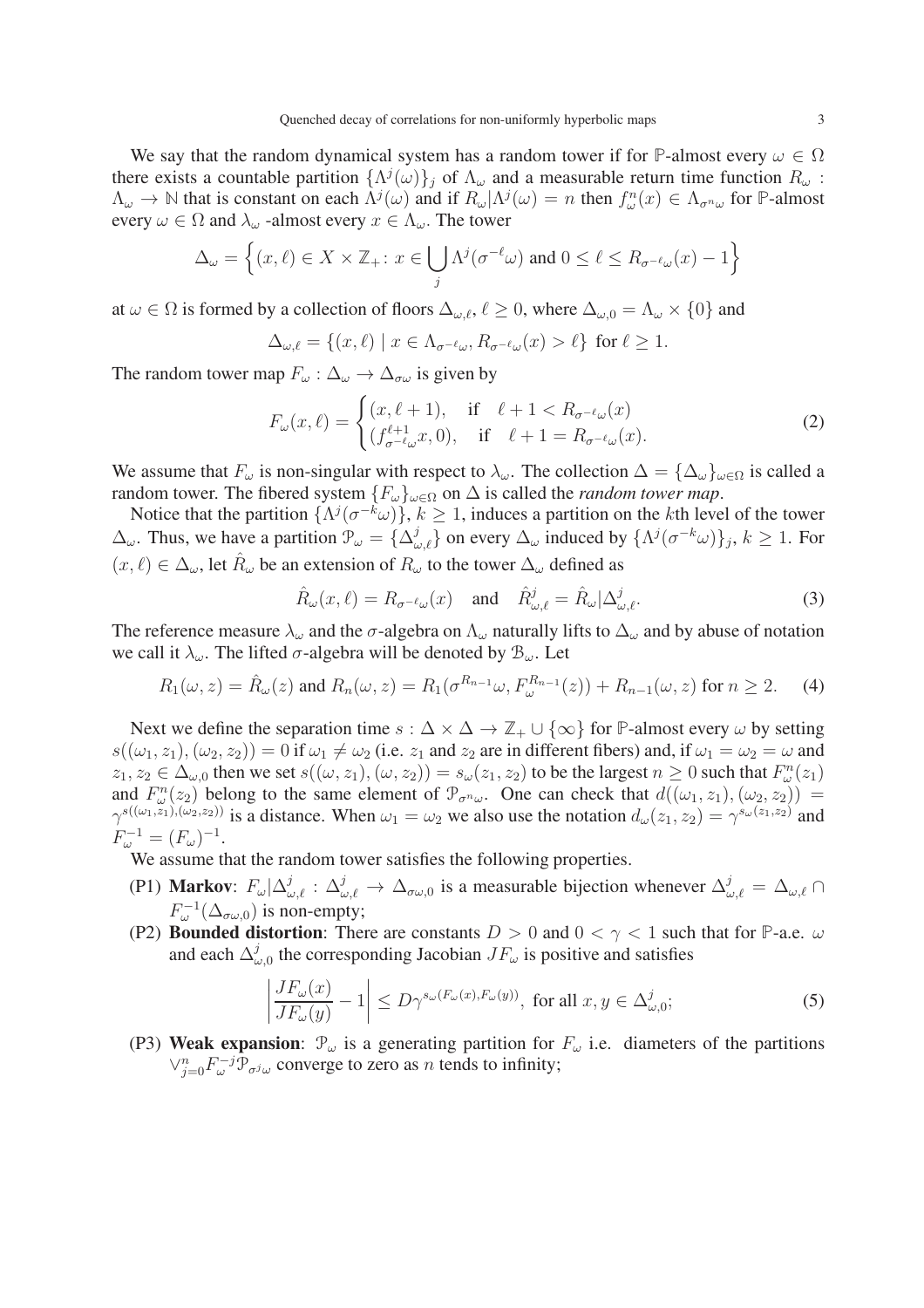- (P4) **Aperiodicity:** There are  $N \in \mathbb{N}$  and  $\{t_i \in \mathbb{Z}_+ \mid i = 1, 2, ..., N\}$  such that g.c.d.  $\{t_i\} = 1$ and  $\epsilon_i > 0$  so that for **P**-almost every  $\omega \in \Omega$  and  $i = 1, 2, \dots N$  we have  $\lambda_{\omega} \{x \in \Lambda_{\omega} \mid \Omega\}$  $R_\omega(x) = t_i$  >  $\epsilon_i$ .
- (P5) **Return time asymptotics:** There are constants  $C, \theta > 0$  such that

$$
\lambda_{\omega}\{x \in \Delta_{\omega} \mid R_{\omega}(x) > n\} \le Ce^{-\theta n}.
$$

2.1. Statement of the main results. This subsection is devoted to the statement of the main results. In order to do so, we need to recall some notations and concepts. Recall that  $B_{\omega}$  is the Borel  $\sigma$ -algebra on  $\Delta_{\omega}$ . We consider also the space of Lipschitz continuous observables, defined as follows. Let  $0 < \gamma < 1$  be as in (P2) above. For each  $\varphi : \Delta \to \mathbb{R}$  define

$$
|\varphi_{\omega}|_{\infty} = \sup_{x \in \Delta_{\omega}} |\varphi_{\omega}(x)|, \quad |\varphi_{\omega}|_{h} = \sup_{\ell, j} \sup_{x, y \in \Delta_{\omega,\ell}^{j}} \frac{|\varphi_{\omega}(x) - \varphi_{\omega}(y)|}{d_{\omega}(x, y)}.
$$

and  $\|\varphi_{\omega}\| = |\varphi|_h + |\varphi_{\omega}|_{\infty}$ . Consider the spaces

$$
L^{\infty} = \{ \varphi : \Delta \to \mathbb{R} \mid \; \text{esssup}_{\omega \in \Omega} |\varphi_{\omega}| < +\infty \}
$$

and

 $\mathcal{F} = \{ \varphi : \Delta \to \mathbb{R} \mid \operatorname{esssup}_{\omega \in \Omega} ||\varphi_{\omega}|| < +\infty \}.$ 

The dynamics of a random tower map  ${F_\omega}_{\omega}$  over a measure preserving system  $(\Omega, \mathbb{P}, \sigma)$  can be modeled by the skew product

<span id="page-3-1"></span>
$$
F: \mathbb{A} \to \mathbb{A}, \quad \text{given by } F(\omega, x) = (\sigma \omega, F_{\omega}(x)), \tag{6}
$$

where

$$
\mathbb{A} = \{ (\omega, x) \mid \omega \in \Omega, x \in \Delta_{\omega} \}.
$$

Let  $\mathcal{M}_{\hat{\mathcal{S}}}\left(\Omega \times X\right)$  denote the space of *random probability measures*  $\mu$  on  $\Omega \times X$  whose marginal on Ω coincides with **P** (this set is always non-empty, cf. Corollary 6.13 in [\[11\]](#page-23-17)). In particular, if  $\mu \in \mathcal{M}_{\hat{S}}(\Omega \times X)$  then

- (a)  $\mu$  admits a disintegration  $d\mu(\omega, x) = d\mu_{\omega}(x) d\mathbb{P}(\omega)$ , where  $\mu_{\omega}$  are called the *sample measures* of  $\mu$ ;
- (b)  $\omega \mapsto \mu_{\omega}$  is measurable;
- (c) the family  $\{\mu_{\omega}\}_{\omega}$  is *equivariant*:  $(F_{\omega})_{*\mu_{\omega}} = \mu_{\sigma\omega}$  for **P**-almost every  $\omega \in \Omega$ .

We abuse notation and will write  $\mu = {\mu_{\omega}}_{\omega}$  to denote a random probability measure. Our first result is that random tower maps admit a unique fibrewise mixing absolutely continuous random probability measures.

<span id="page-3-0"></span>**Theorem 2.1.** Assume that  ${F_\omega}_{\omega \in \Omega}$  is a random tower map on  $\Delta$  satisfying (P1)-(P5). There exists a unique random probability measure  $\mu = {\mu_\omega}_{\omega}$  such that  $\mu_\omega \ll \lambda_\omega$ . Moreover, there exists  $C > 0$  (independent of  $\omega$ ) such that  $1/C < \frac{d\mu_{\omega}}{d\lambda_{\omega}} < C$  for  $\mathbb{P}$ -almost every  $\omega \in \Omega$ . Furthermore, this family is fibrewise mixing:

$$
\lim_{k \to \infty} \frac{\mu_{\omega}(A_{\omega} \cap F_{\omega}^{-k}(A'_{\sigma^k \omega}))}{\mu_{\omega}(A_{\omega})\mu_{\sigma^k \omega}(A'_{\sigma^k \omega})} = 1
$$
\n(7)

for any  $A_{\omega} \in \mathcal{B}_{\omega}$  and  $A'_{\sigma^k \omega} \in \mathcal{B}_{\sigma^k \omega}$ .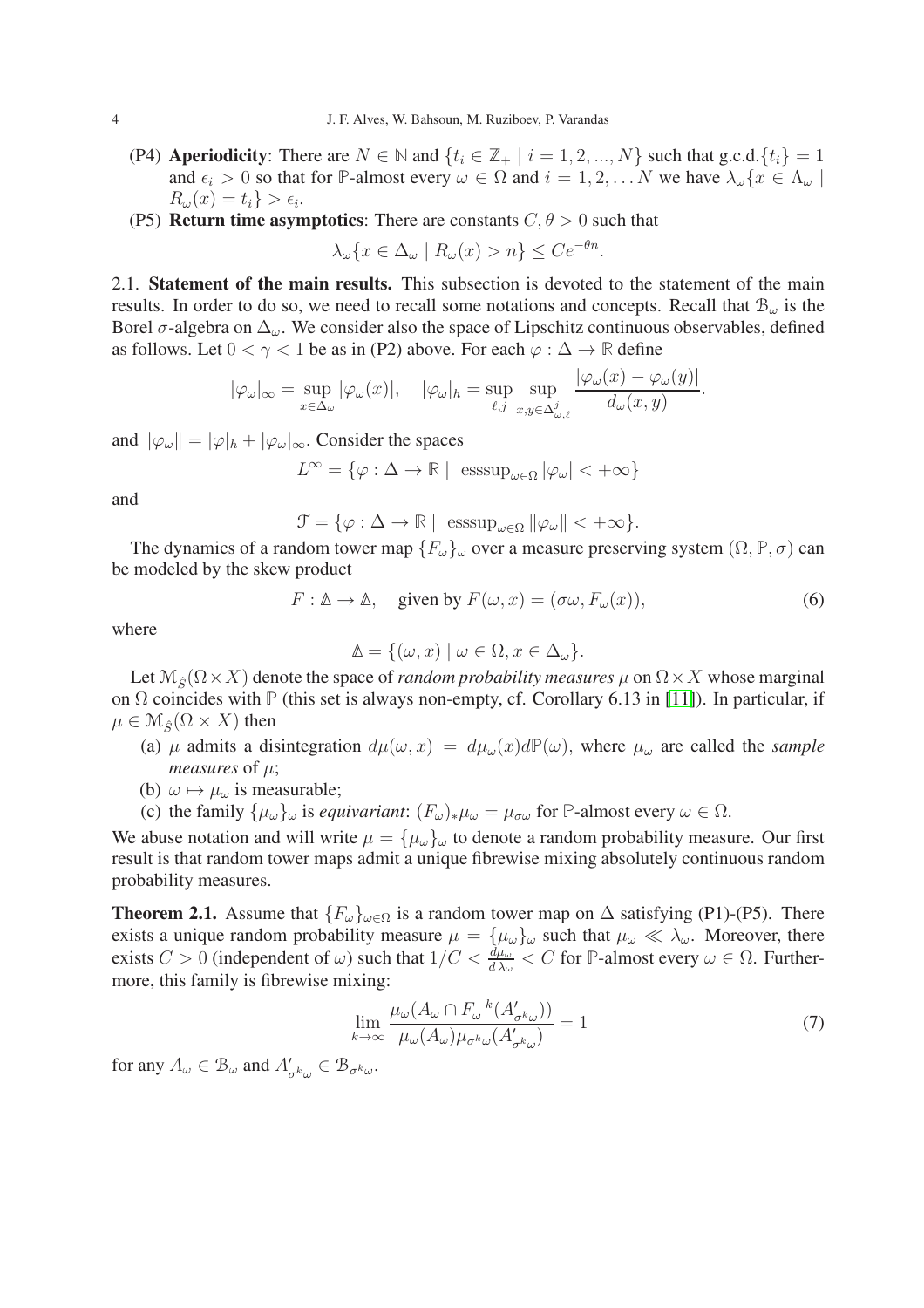It is essential for our decay of correlation technique to obtain measures with,  $1/C < \frac{d\mu_{\omega}}{d\lambda_{\omega}} < C$ for  $C > 0$  independent of  $\omega$ . Although there are many results in the literature showing that such a family exists and it satisfies the above boundedness property, the measurability  $\omega \to \mu_\omega$ is missing from the literature. Such a property is required t o consider integrals of the form  $\int_{\Omega} \mu_{\omega}(A) dP(\omega)$ , which are in turn needed to obtain the fibrewise mixing property. Below in Section [4](#page-7-0) we provide a proof showing that  $\omega \to \mu_\omega$  is indeed measurable.

The main result of the paper is the following statement concerning the 'operational' quenched exponential decay of correlations:

<span id="page-4-0"></span>**Theorem 2.2.** Assume that  $\{F_{\omega}\}_{{\omega}\in\Omega}$  is a random tower map on  $\Delta$  satisfying (P1)-(P5), and let  $\mu = {\mu_{\omega}}$  be the unique random probability measure whose sample measures are absolutely continuous with respect to  $\lambda_{\omega}$ . There are  $\beta \in (0,1)$  and  $C_{\omega} > 0$ , finite for **P**-almost every  $\omega$ , such that for every  $\psi = (\psi_\omega)_\omega \in L^\infty$ ,  $\varphi_\omega \in \mathcal{F}$  and  $n \geq 1$ ,

$$
\left| \int_{\Delta_{\sigma^n \omega}} (\psi_{\sigma^n \omega} \circ F_{\omega}^n) \varphi_{\omega} d \lambda_{\sigma^n \omega} - \int_{\Delta_{\sigma^n \omega}} \psi_{\sigma^n \omega} d\mu_{\sigma^n \omega} \int_{\Delta_{\omega}} \varphi_{\omega} d \lambda_{\omega} \right| \leq C_{\omega} \beta^n ||\varphi_{\omega}||_{\mathcal{F}} ||\psi_{\sigma^n \omega}||_{\infty}.
$$

## <span id="page-4-2"></span>3. APPLICATIONS

<span id="page-4-1"></span>In this section we apply Theorems [2.1](#page-3-0) and [2.2](#page-4-0) to specific random systems. First, for the sake of completeness we show the results of Theorems [2.1](#page-3-0) and [2.2](#page-4-0) can be passed from the random towers to the original random dynamical system  $(1)$ . Here in the applications we assume that X is a manifold with differentiable structure. Let  $\pi_{\omega}: \Delta_{\omega} \to X$  defined by  $\pi_{\omega}(x, \ell) = f_{\sigma^{-\ell_{\omega}}}(x)$ . Note that  $\pi_{\sigma\omega} \circ F_{\omega} = f_{\omega} \circ \pi_{\omega}$ . Then it is easy to see  $\nu_{\omega} = (\pi_{\omega})_{\star}\mu_{\omega}$  is an equivariant family of measures for  $\{f_\omega\}$  and its absolute continuity follows from the fact that  $f_\omega$  are non-singular. Then lifting the observables  $\phi_1 \in L^{\infty}(X)$  and  $\phi_2 \in C^{\eta}(X)$  to observables  $\bar{\varphi}_{\omega} = \phi_1 \circ \pi_{\omega}$  and  $\bar{\psi}_{\omega} = \phi_2 \circ \bar{\pi}_{\omega}$  on the random towers, we get:

$$
\left| \int_{X} (\phi_1 \circ f_{\omega}^n) \phi_2 d\nu_{\omega} - \int_{X} \phi_1 d\nu_{\sigma^n \omega} \int_{X} \phi_2 d\nu_{\omega} \right| =
$$
\n
$$
\left| \int_{X} (\bar{z} - e^{-\bar{E}^n \bar{z} \cdot \bar{z}} \bar{z} + \bar{z}) \right| = \left| \int_{X} (\bar{z} - e^{-\bar{E}^n \bar{z} \cdot \bar{z}} \bar{z} + \bar{z}) \right| = 0
$$
\n(8)

$$
\Big| \int_{\Delta_{\sigma} n_{\omega}} (\bar{\varphi}_{\sigma^n \omega} \circ F_{\omega}^n) \bar{\psi} h_{\omega} d\lambda_{\sigma^n \omega} - \int_{\Delta_{\sigma} n_{\omega}} \bar{\varphi}_{\sigma^n \omega} d\nu_{\sigma^n \omega} \int_{\Delta_{\omega}} \bar{\psi}_{\omega} h_{\omega} d\lambda_{\omega} \Big|.
$$
 (9)

Moreover, by (P2) and (P3) it is easy to verify that  $\bar{\varphi}_{\omega} \in L_{\infty}$  and  $\bar{\psi}_{\omega} h_{\omega} \in \mathcal{F}$ . Hence, using Theorem [2.2](#page-4-0) and [\(8\)](#page-4-2) we obtain quenched exponential decay of correlations for the original random dynamical system. We now apply this to specific examples.

# 3.1. Small random perturbations of one dimensional Lorenz maps with an ergodic driving system. In this example we obtain quenched exponential decay of correlations for small random perturbations of one dimensional Lorenz maps with an ergodic driving system.

Let  $X = \left[-\frac{1}{2}\right]$  $\frac{1}{2}, \frac{1}{2}$  $\frac{1}{2}$  and  $f: X \setminus \{0\} \to X$  be  $C^1$  with a singularity at 0 and one-sided limits  $f(0^+)$  < 0 and  $f(0^-)$  > 0. Assume:

• There are constants  $\tilde{C} > 0$  and  $\ell > 0$  such that  $Df^{n}(x) > \tilde{C}e^{n\ell}$  for all  $n \ge 1$  whenever  $x \notin \bigcup_{j=0}^{n-1} (f^j)^{-1}(0);$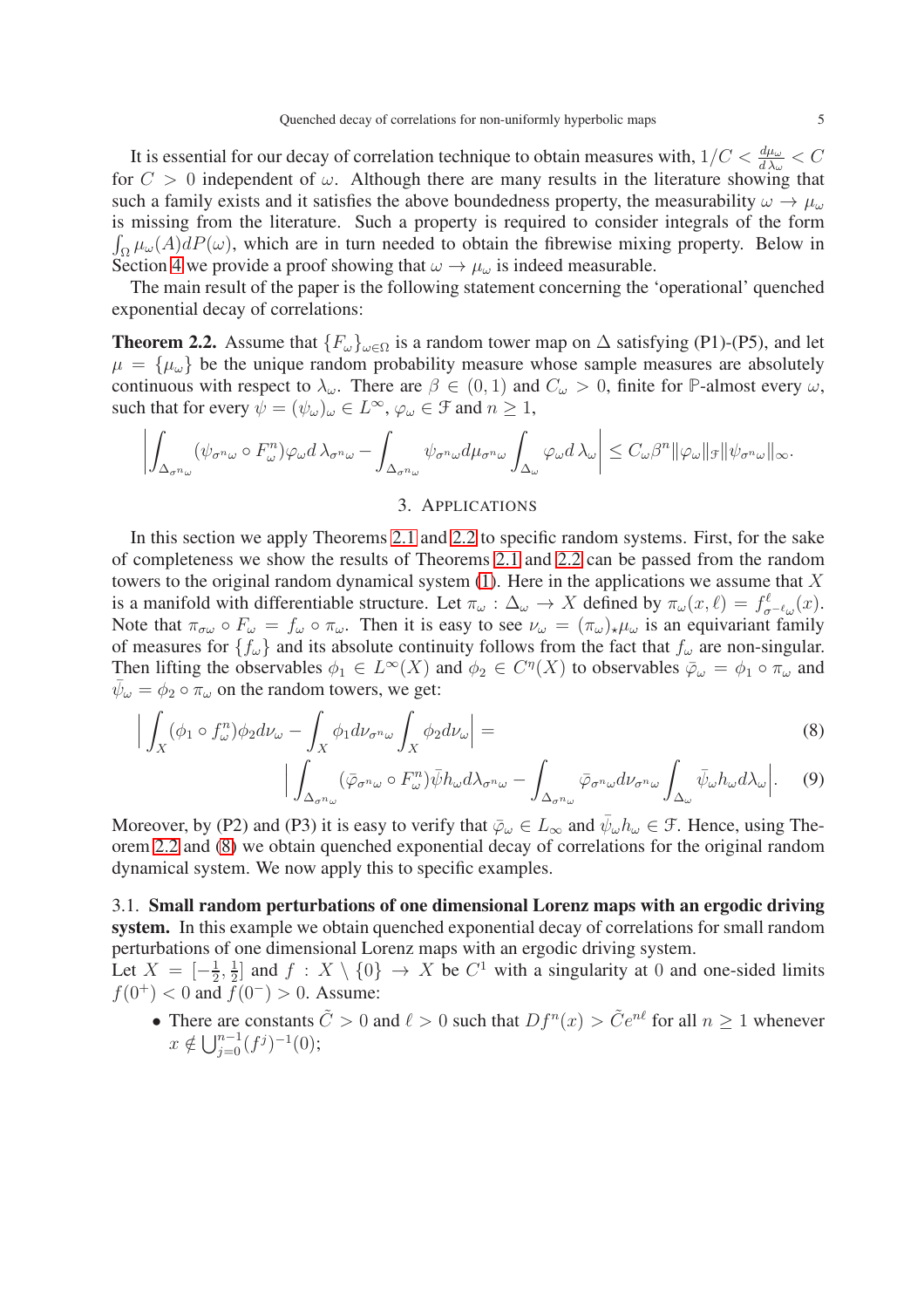• There exists  $C > 1$  and  $0 < \alpha < \frac{1}{2}$  such that in a one sided neighborhood of 0

 $C^{-1}|x|^{\alpha-1} \leq |Df(x)| \leq C|x|^{\alpha-1},$ 

and  $1/f$  is Hölder continuous on  $\left[-\frac{1}{2}\right]$  $\frac{1}{2}$ , 0] and [0,  $\frac{1}{2}$  $\frac{1}{2}$ ];

•  $f$  is transitive.

We consider U a small neighbourhood of f in a suitable  $C^{1+\alpha}$  topology (see [\[18\]](#page-23-18) for precise definition) and **P** be a compactly supported Borel probability measure whose support  $\Omega$  is contained in U and  $f \in \Omega$ . Let  $\sigma : \Omega \to \Omega$  be an *ergodic* automorphism of the probability space  $(\Omega, \mathbb{P})$ . We then form the skew product

$$
S: \Omega \times X \to \Omega \times X, \quad (\omega, x) \mapsto (\sigma \omega, f_{\omega}(x))
$$

and study the random orbits

<span id="page-5-0"></span>
$$
f_{\omega}^{n} = f_{\sigma^{n-1}\omega} \circ \cdots \circ f_{\sigma\omega} \circ f_{\omega}, \qquad n \ge 1.
$$
 (10)

Section 3 of [\[18\]](#page-23-18) shows that the above random system admits a random tower that satisfies (P1)- (P5). Consequently, we apply the results of Theorems [2.1](#page-3-0) and [2.2](#page-4-0) to the random system defined in [\(10\)](#page-5-0) to obtain quenched exponential decay of correlations.

3.2. Random quadratic maps with an ergodic driving system. In what what follows we consider random perturbations of the full quadratic map. Let  $X = [0, 1]$  and  $f(x) = 4x(1-x)$  on X. Recall that  $\frac{3}{4}$  is a fixed point of f and it has a unique preimage  $x_0 \in [0, \frac{1}{2}]$  $\frac{1}{2}$ . Let  $f_{\alpha}: X \to X$  be a  $C^3$  map with negative Schwartzian derivative, such that  $f_\alpha(x) = f(x)$  for all  $x \in [0, x_0) \cup (\frac{3}{4})$  $\frac{3}{4}, 1]$ and it has a unique critical point  $c_{\alpha} \in (x_0, \frac{3}{4})$  $\frac{3}{4}$ ) of order  $\alpha > 1$  such that  $f_{\alpha}(c_{\alpha}) = 1$ . Further we assume that  $f_{\alpha}(x_0) = f_{\alpha}(\frac{3}{4})$  $\frac{3}{4}$ ) =  $\frac{3}{4}$ .

Let  $(\Omega, \mathbb{P}, \sigma)$  be an ergodic automorphism. Assume that there is a mapping  $\alpha : \Omega \to J \subset$  $(1, +\infty)$  be a compact interval, so that  $\alpha(\omega)$  defines a map  $f_{\omega} = f_{\alpha(\omega)} : X \to X$  with the above properties. We then form the skew product

$$
S: \Omega \times X \to \Omega \times X, \quad (\omega, x) \mapsto (\sigma \omega, f_{\omega}(x))
$$

and study the random orbits

<span id="page-5-1"></span>
$$
f_{\omega}^{n} = f_{\sigma^{n-1}\omega} \circ \cdots \circ f_{\sigma\omega} \circ f_{\omega}, \qquad n \ge 1.
$$
 (11)

Next we show that the random system [\(11\)](#page-5-1) satisfies (P1)-(P5). Consider the deterministic sequence:  $x_n = (f|_{[0,x_0)})^{-1}x_{n-1}$ . Notice that  $x_n \to 0$  as  $n \to \infty$  and since  $f'(x) > 2$  whenever  $x \in [0, \frac{1}{4}]$  $\frac{1}{4}$ ,  $x_n$  converges to zero exponentially fast. Let  $I_n = [x_n, x_{n-1}]$  for  $n \ge 1$  and  $I_0 = [x_0, \frac{3}{4}]$  $\frac{3}{4}$ . Then  $I_n$  has the following properties:

- $f_{\omega}^{n}(I_{n}) = [x_{0}, \frac{3}{4}]$  $\frac{3}{4}$ .
- There exists  $C > 0$  such that  $|I_n| \leq \frac{C}{2^{n+1}}$ .

Next we define preimages of  $x_n$  under the right branch of f. Let  $y_n = (f|_{(\frac{3}{4},1]})^{-1} x_{n-1}$  for  $n \ge 1$ . For convenience we also let  $y_0 = \frac{3}{4}$  $\frac{3}{4}$ . Again we can find  $C > 0$ 

$$
|y_n - y_{n-1}| \le \frac{C}{2^n}
$$
 and  $f((y_n, y_{n-1}]) = I_{n-1}.$  (12)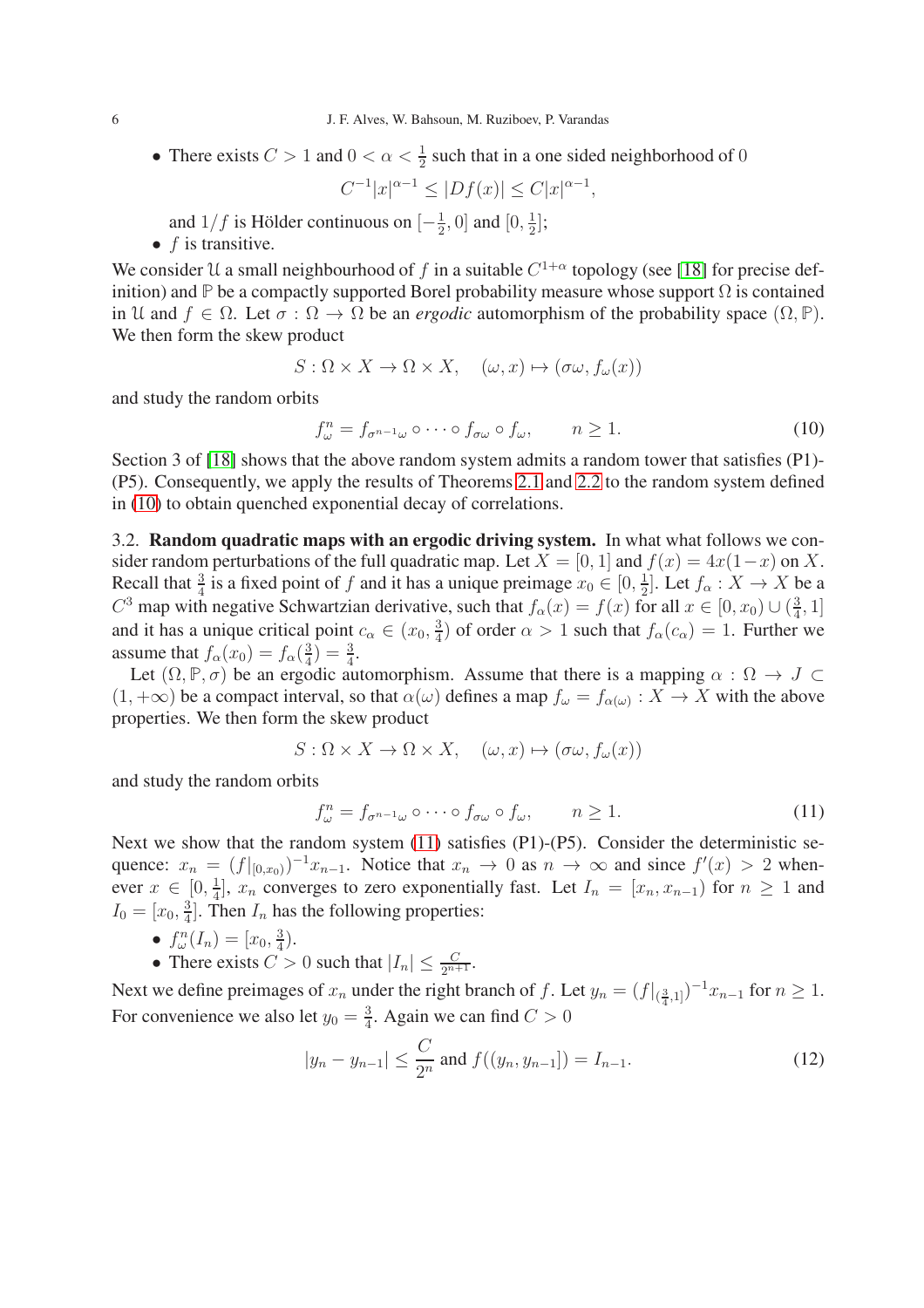Finally, using the  $y_n$ 's and  $f_\omega$  define a random partition of  $I_0$  and return times as follows. Recall that  $f_{\omega}$  has a unique critical point  $c_{\alpha(\omega)} \in (x_0, \frac{3}{4})$  $\frac{3}{4}$ ). Thus for every  $\omega \in \Omega$  let

$$
z_n^{-}(\omega) = (f_{\omega}|_{(x_0,c_{\alpha(\omega)})})^{-1}y_n, \quad z_n^{+}(\omega) = (f_{\omega}|_{(c_{\alpha(\omega)},\frac{3}{4})})^{-1}y_n
$$

Since  $\alpha(\omega)$  is uniformly bounded, we there exists  $\eta \in (0, 1)$  and a constant  $C > 0$  such that

<span id="page-6-0"></span>
$$
|z_n^{-}(\omega) - z_{n-1}^{-}(\omega)| \le \frac{C}{2^{m}} \text{ and } |z_{n-1}^{+}(\omega) - z_n^{+}(\omega)| \le \frac{C}{2^{m}}.
$$
 (13)

From the definition it is evident that  $z_n^-(\omega)$  is increasing,  $z_n^+(\omega)$  is decreasing and both converge to  $c_{\alpha(\omega)}$  Thus,  $\{z_n^-(\omega)\} \cup \{z_n^+(\omega)\}\$  defines a partition on  $[x_0, \frac{3}{4}]$  $\frac{3}{4}$ , which allows us to define the desired return time. Let  $R_{\omega}(x) = 2$  for every  $x \in [x_0, z_1^-(\omega)) \cup (z_1^+(\omega), \frac{3}{4})$  $\frac{3}{4}$ . For all  $n \geq 1$  set

$$
R_{\omega}(x) = n \quad \text{for} \quad x \in [z_n^{-}(\omega), z_{n+1}^{-}(\omega)) \cup (z_{n+1}^{+}(\omega), z_n^{+}(\omega)].
$$

By construction,  $f_{\omega}^{R_{\omega}}$  is full branch and for every  $n \geq 2$  there are two intervals returning at time  $n.$  Thus, the aperiodicity assumption is satisfied automatically. Tail estimates follow from [\(13\)](#page-6-0). Distortion bounds follow from negative Schwarzian assumption. Finally, weak expansion assumption follows from bounded distortion and tail estimates. Consequently, we apply the results of Theorems [2.1](#page-3-0) and [2.2](#page-4-0) to the random system defined in [\(11\)](#page-5-1) to obtain quenched exponential decay of correlations.

3.3. Small random perturbations of Axiom A with an ergodic driving system. In this example we apply Theorems [2.1](#page-3-0) and [2.2](#page-4-0) together with Theorem 1.6 of [\[1\]](#page-22-1) to obtain quenched exponential decay of correlations for small random perturbations of Axiom A diffeomorphisms with an ergodic driving system. More precisely, let  $X$  be a smooth compact Riemannian manifold of finite dimension. Denote by  $\text{Diff}^{1+}(X)$  the set of  $C^1$  diffeomorphisms whose derivative is Hölder continuous endowed with the  $C^1$  topology. Let  $f \in \text{Diff}^{1+}(X)$  be a topologically mixing uniformly hyperbolic Axiom A diffeomorphism [\[10\]](#page-23-19). We consider  $\mathcal U$  a small neighbourhood of f in the  $C^1$  topology and  $\mathbb P$  a compactly supported Borel probability measure whose support  $\Omega$ is contained in U and  $f \in \Omega$ . Let  $\sigma : \Omega \to \Omega$  be an *ergodic* automorphism of the probability space  $(\Omega, \mathbb{P})$ . We then form the skew product

$$
S: \Omega \times X \to \Omega \times X, \quad (\omega, x) \mapsto (\sigma \omega, f_{\omega}(x))
$$

and study the random orbits

<span id="page-6-1"></span>
$$
f_{\omega}^{n} = f_{\sigma^{n-1}\omega} \circ \cdots \circ f_{\sigma\omega} \circ f_{\omega}, \qquad n \ge 1.
$$
 (14)

Theorem 1.6 and subsection 3.5 of [\[1\]](#page-22-1) show that the above random system admits a random hyperbolic tower, as defined in [\[1\]](#page-22-1), with exponential tails. Then, from this random hyperbolic tower, we obtain a quotient random tower that satisfies (P1)-(P5). Finally, we apply the results of Theorems [2.1](#page-3-0) and [2.2](#page-4-0) to the random system defined in [\(14\)](#page-6-1) to obtain quenched exponential decay of correlations for Hölder observables on  $X$ .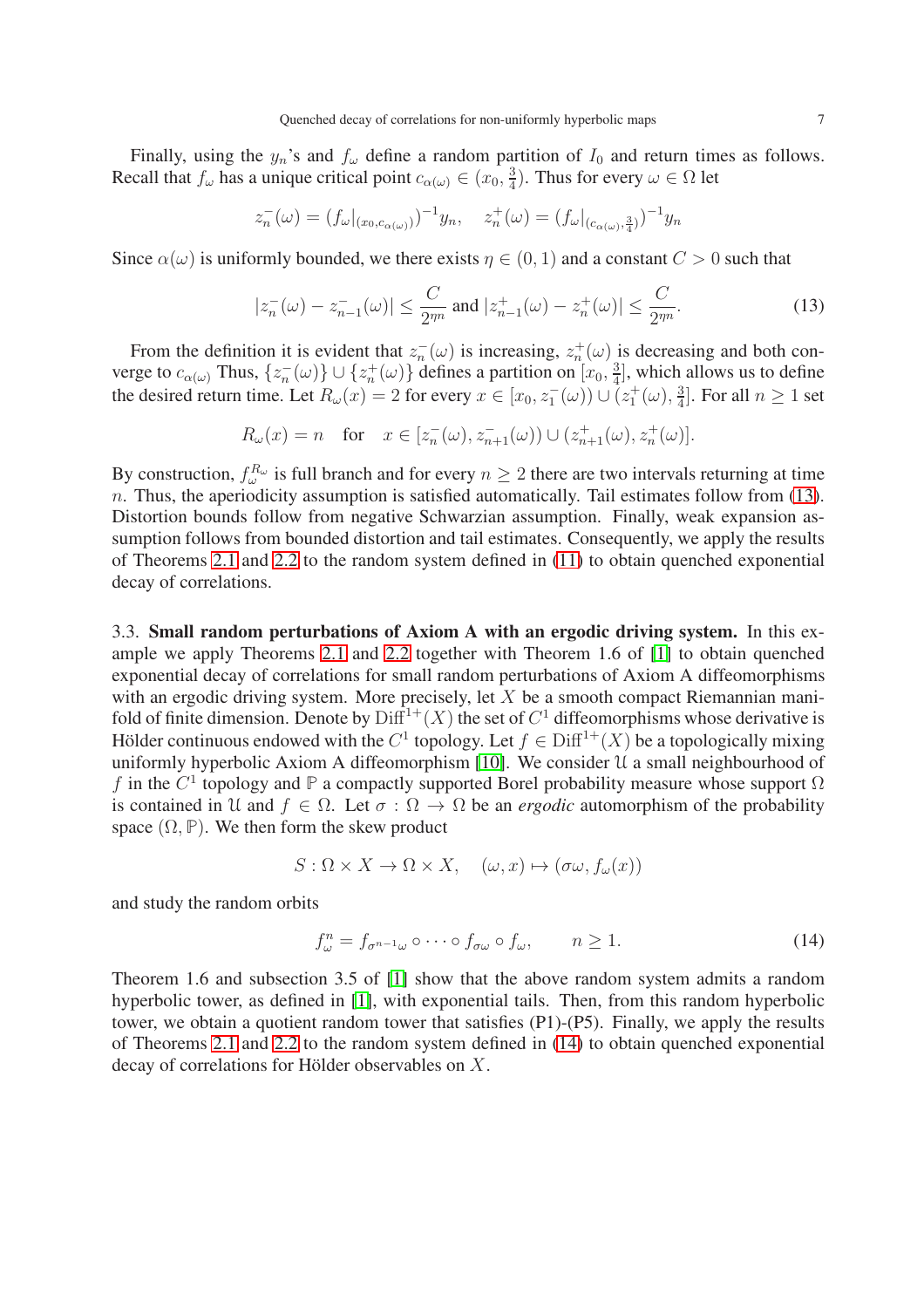#### 4. EXISTENCE, UNIQUENESS AND AND FIBREWISE MIXING

<span id="page-7-0"></span>*Proof of Theorem [2.1.](#page-3-0)* Recall the set  $\triangle$  and the skew-product  $F : \triangle \rightarrow \triangle$  defined in [\(6\)](#page-3-1). Set  $P = \mathbb{P} \times \lambda_{\omega}$  and define  $\mu^0 = P|_{\mathbb{A}_0}$  where  $\mathbb{A}_0 = \{(\omega, x) \mid \omega \in \Omega, x \in \Delta_{\omega,0}\}$ . For  $n \ge 1$ , let  $\mu_n =$ 1  $\frac{1}{n}\sum_{j=0}^{n-1}F_{*}^{n}\mu^{0}$ . It is known that  $\mu_{n}$  admits accumulation points in the weak\* topology, but the accumulation points need not be probability measures. We let  $\mu$  be a weak\* accumulation point of  $\mu_n$  and below we show that  $\mu$  is indeed a probability measure that is absolutely continuous with respect to P.

We first prove absolute continuity. For any  $j \geq 1$  set

$$
\mathfrak{P}_{\omega}^j = \vee_{i=0}^{j-1} F_{\omega}^{-i} \mathfrak{P}_{\sigma^i \omega} \quad \text{and} \quad \mathcal{A}_{\omega}^j = \{ A \in \mathfrak{P}_{\omega}^j \mid F_{\omega}^j A = \Delta_{\sigma^j \omega, 0} \}.
$$

For  $A_\omega \in \mathcal{P}^j_\omega | \Delta_{\omega,0}, A = \{(\omega, x) \mid \omega \in \Omega, x \in A_\omega\}$ . Since  $\mathbb P$  is  $\sigma$ -invariant we have

$$
\phi_{j,A}(\sigma^j \omega, x) = \frac{dF_*^j(\mu_A^0)}{dP} = J(F_\omega^j)^{-1}(x), \quad \mu_A^0(B) = \mu^0(A \cap B).
$$

Clearly,  $\phi_{i,A}$  is a density on  $\Delta$ . Below we consider two cases depending on A. First, notice that if  $A_\omega \in \mathcal{A}^j_\omega$  then  $F^j_\omega : A_\omega \to \Delta_{\sigma^j\omega}$  is a bijection. For  $x, y \in \Delta_{\sigma^j\omega}$  let  $x', y' \in A_\omega$  be such that  $F^j_\omega(x') = x$ , and  $F^j_\omega(y') = y$ . Then there exists i so that  $F^j_\omega = (F^{R_\omega}_\omega)^i$ . The bounded distortion condition (P2) implies that

$$
\left| \log \frac{\phi_{j,A}(\sigma^j \omega, y)}{\phi_{j,A}(\sigma^j \omega, x)} \right| = \left| \log \frac{J F^j_{\omega}(x')}{J F^j_{\omega}(y')} \right| \le \sum_{\ell=0}^{i-1} D\gamma^{s(x,y)+(i-\ell)-1} \le \frac{D}{1-\gamma} \gamma^{s(x,y)}.
$$
 (15)

Therefore, there exists  $D' > 0$  independent of j, A and  $\omega$  such that

$$
\phi_{j,A}(\sigma^j \omega, y) \le D' \phi_{j,A}(\sigma^j \omega, x), \quad x, y \in \Delta_{\sigma^j \omega, 0}.
$$

Integrating both sides of the latter inequality over  $\Delta_{\sigma^j\omega,0}$  with respect to x implies

<span id="page-7-1"></span>
$$
\phi_{j,A}(\sigma^j \omega, y) \le D' \frac{\lambda_{\sigma^j \omega}(A_{\sigma^j \omega})}{\lambda_{\sigma^j \omega}(\Delta_{\sigma^j \omega})} = D' \lambda_{\sigma^j \omega}(A_{\sigma^j \omega}). \tag{16}
$$

On the other hand, if  $A_\omega \in \mathcal{P}^{(j)}_\omega | \Delta_{\omega,0}$  such that  $F^j_\omega(A_\omega) \subset \Delta_{\sigma^j \omega, \ell}$  for  $\ell > 0$  then  $\phi_{j,A}(\sigma^j \omega, y)(x) =$  $\phi_{j-\ell,A}^{\sigma^{j-\ell}\omega}(\sigma^{j-\ell}\omega, F^{-\ell}_{\sigma^{-\ell}\omega}(x))$  and therefore, by [\(16\)](#page-7-1) it is bounded. Hence we get  $d(F_{*}^{n}\mu_{0})/dP < D'$ for every  $n \geq 1$ . This implies absolute continuity of  $\mu$ . Now we are in position to show that  $\mu$  is indeed a probability measure. We have

<span id="page-7-2"></span>
$$
\phi_{j,A}(\sigma^j \omega, y) \ge \frac{1}{D'} \lambda_{\sigma^j \omega}(A_{\sigma^j \omega}).
$$
\n(17)

By [\(17\)](#page-7-2) for every  $n > 1$  and for every continuous  $\varphi : \mathbb{A} \to \mathbb{R}$  we have

$$
\int_{\mathbb{A}}\varphi d\mu_n \geq \frac{1}{n}\sum_{j=0}^{n-1}\int_{\mathbb{A}}\varphi \frac{dF_*^n\mu_0}{d\mu_0}d\mu_0 \geq \frac{1}{D'}\int_{\mathbb{A}}\varphi d\mu_0 = \frac{1}{D'}\int_{\mathbb{A}_0}\varphi dP.
$$

Thus,  $\mu_n$  cannot converge to 0 in the weak<sup>\*</sup> topology. Hence, by this and the absolute continuity of  $\mu$ , we get that  $\mu$  is a finite positive measure that can be normalised. We also call the normalised F-invariant probability measure  $\mu$ .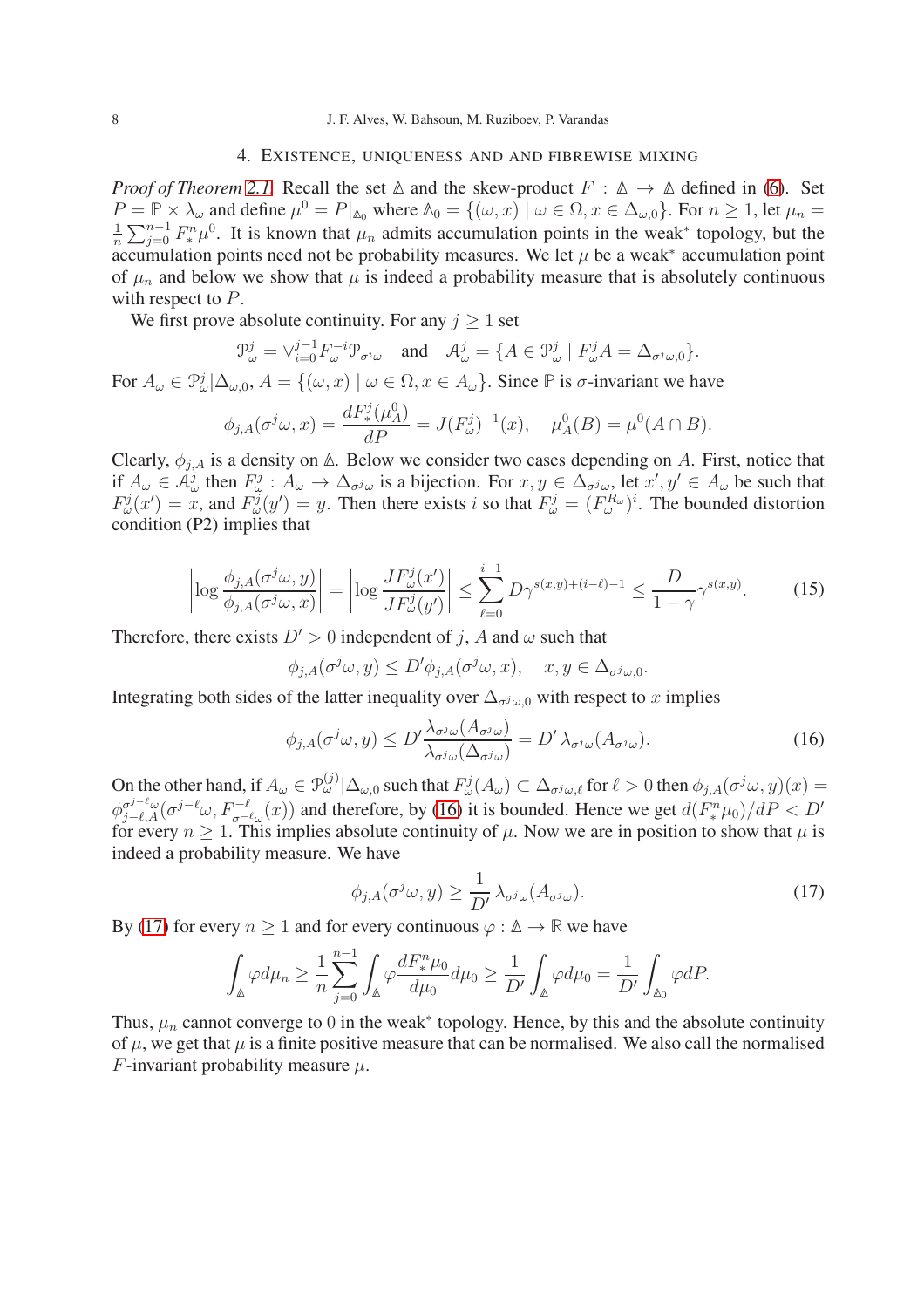By Rohklin's theorem one can disintegrate  $\mu$  to obtain measurable family of equivariant measures  $\{\tilde{\mu}_{\omega}\}\)$ , i.e.  $\omega \mapsto \tilde{\mu}_{\omega}$  is measurable and  $(F_{\omega})_*\tilde{\mu}_{\omega} = \tilde{\mu}_{\sigma\omega}$ . The absolute continuity of  $\mu$  with respect to P readily implies the absolute continuity of  $\tilde{\mu}_{\omega}$  with respect to  $\lambda_{\omega}$  for **P**-almost every  $\omega \in \Omega$ .

Now we use results from the literature to show that  $\tilde{\mu}$  is unique and  $1/C < d\tilde{\mu}_{\omega}/d\lambda_{\omega} < C$ , C > 0. In [\[2,](#page-22-4) Theorem 2.10 ] the existence of fibrewise measures  $\{\mu_{\omega}\}\$  satisfying  $(F_{\omega})_*\mu_{\omega} = \mu_{\sigma\omega}$ is proved. Moreover, in [\[2,](#page-22-4) Theorem 2.10 ] it is proved that  $1/C < d\mu_{\omega}/d\lambda_{\omega} < C, C > 0$ . While the uniqueness of  $\{\mu_{\omega}\}\$ is proved in [\[15\]](#page-23-9). Therefore,  $\tilde{\mu}_{\omega} = \mu_{\omega}$  for **P**-almost every  $\omega \in \Omega$ and by our work above  $\omega \to \mu_{\omega}$  is measurable. Now that  $\omega \to \mu_{\omega}$  is measurable, the fibrewise mixing property follows verbatim of [\[6\]](#page-23-2). This finishes the proof of Theorem [2.1.](#page-3-0)  $\Box$ 

### 5. EXPONENTIAL OPERATIONAL CORRELATIONS

<span id="page-8-0"></span>We prove Theorem [2.2](#page-4-0) in a series of lemmas and propositions using transfer operators on random towers and appropriate Birkhoff cones [\[7,](#page-23-20) [8\]](#page-23-21).

5.1. Transfer operators on random towers and Lasota-Yorke inequities. Let  $v_\omega : \Lambda_\omega \to \mathbb{R}$ be given by: for  $x \in \Delta_{\omega,\ell}$ ,

$$
v_{\omega}(x) = e^{\ell \theta'},
$$

where  $\theta' \in (0, \theta)$  and  $\theta$  is as in (P5). For any measurable set A define  $m_{\omega}(A) = \int_A v_{\omega}(x) d\lambda_{\omega}$ . The transfer operator associated with the random tower map is defined by

$$
\mathcal{L}_{\omega}\psi_{\omega}(x) = \sum_{F_{\omega}(y)=x} JF_{\omega}^{-1}(y)\psi_{\omega}(y).
$$
\n(18)

It is easy to check that if there exists  $h_{\omega} \geq 0$ , with  $\int h_{\omega} \lambda_{\omega} = 1$  and  $\mathcal{L}_{\omega} h_{\omega} = h_{\sigma \omega}$ , then  $\{\mu_{\omega} = 1\}$  $h_{\omega} \cdot \lambda_{\omega}$  is an absolutely continuous equivariant family of probability measures. In our work we also use another transfer operator to deduce results about  $\mathcal{L}_{\omega}$ , namely

$$
P_{\omega}\psi_{\omega} := v_{\sigma\omega}^{-1} \mathcal{L}_{\omega} (v_{\omega}\psi_{\omega}),
$$

where the function  $v_{\omega}$  is defined above. Note that when  $v_{\omega} \equiv 1$ ,  $P_{\omega}$  is identical to  $\mathcal{L}_{\omega}$ . Moreover,  $P_{\omega}$  satisfies the following duality: for  $\psi \in \mathcal{F}$  and  $\varphi \in L^{\infty}(\Delta)$ 

<span id="page-8-3"></span>
$$
\int \varphi_{\sigma\omega} \circ F_{\omega} \cdot \psi_{\omega} dm_{\omega} = \int P_{\omega} \psi_{\omega} \cdot \varphi_{\sigma\omega} dm_{\sigma\omega}.
$$
\n(19)

Consequently,  $m_\omega$  is a conformal measure with respect to  $P_\omega$ , i.e.  $P_\omega^* m_\omega = m_{\sigma\omega}$ . Notice also, by Theorem [2.1,](#page-3-0)  $\tilde{h}_{\omega} := h_{\omega}/v_{\omega}$  satisfies  $P_{\omega} \tilde{h}_{\omega} = \tilde{h}_{\sigma \omega}$ .

For any  $n \in \mathbb{N}$  let  $x_i \in \Delta_{\sigma^n \omega}$ , and  $y_i \in \Delta_{\omega, \ell}^j$  be such that  $F_{\omega}^n(y_i) = x_i$ , for  $i = 1, 2$ . Then we have  $s_{\omega}(y_1, y_2) = s_{\sigma^n \omega}(x_1, x_2) + n$ . Also, by [\(5\)](#page-2-0) we have

<span id="page-8-2"></span>
$$
\left| \frac{JF_{\omega}^n(y_1)}{JF_{\omega}^n(y_2)} - 1 \right| \le D_F d_{\sigma^n \omega}(x_1, x_2),\tag{20}
$$

<span id="page-8-1"></span><sup>4</sup>The uniform summability assumption,  $\sum_{n\geq 0}\lambda_{\sigma^{-n}\omega}\{R_{\sigma^{-n}\omega}>n\}\leq C$ , of [\[2\]](#page-22-4) follows from the uniform decay (P5) in our paper.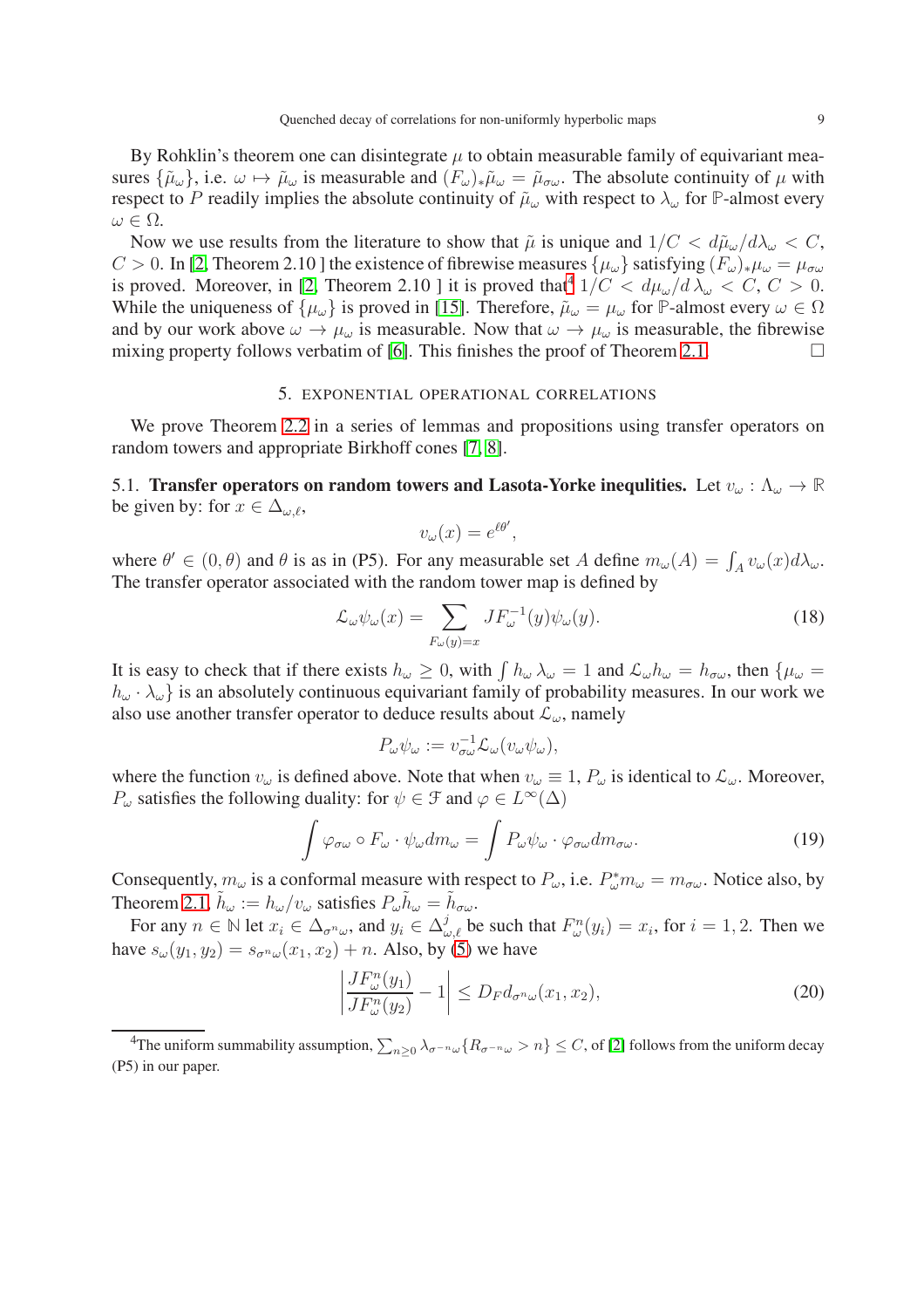for some  $D_F$  independent of n. In what follows we will avoid enumerating constants and keep denoting by  $C > 0$  some large constant, independent of  $\omega$ .

**Lemma 5.1.** There exists  $C > 0$  such that for any  $n \in \mathbb{N}$  we have

<span id="page-9-1"></span>
$$
|P_{\omega}^n \mathbf{1}|_{\infty} \le C. \tag{21}
$$

*Proof.* From [\(20\)](#page-8-2) there exists  $D_F > 0$  such that for any  $\Delta_{\omega,\ell}^* \subset \Delta_{\omega,\ell}$  with  $F_{\omega}^n(\Delta_{\omega,\ell}^*) = \Delta_{\sigma^n\omega,0}$ and  $x \in \Delta_{\sigma^n \omega, 0}$  we have

$$
\frac{1}{D_F}\frac{\lambda_{\omega}(\Delta^*_{\omega,\ell})}{\lambda_{\omega}(\Delta_{\sigma\omega,0})}\leq \frac{1}{J F_{\omega}^n(x)}\leq D_F\frac{\lambda_{\omega}(\Delta^*_{\omega,\ell})}{\lambda_{\omega}(\Delta_{\sigma\omega,0})}.
$$

Thus, using (P5), for any  $x \in \Delta_{\sigma^{n_{(1,1)}}}$  we have

<span id="page-9-0"></span>
$$
|P_{\omega}^n \mathbf{1}(x)| \le D_F \sum_{\ell \ge 0} \frac{\lambda_{\omega}(\Delta_{\omega,\ell})}{\lambda_{\omega}(\Delta_{\sigma\omega,0})} e^{\ell\theta'} \le C' \sum_{\ell \ge 0} e^{(\theta'-\theta)\ell} \le C. \tag{22}
$$

For  $x \in \Delta_{\sigma^n \omega, \ell}$  with  $1 \leq \ell \leq n$  we have

$$
|P_{\omega}^n \mathbf{1}(x)| = e^{-\ell \theta'} |P_{\omega}^n \mathbf{1}(F_{\omega}^{-\ell} x)| < C,
$$

where in the last inequality we used [\(22\)](#page-9-0). Finally, for  $x \in \Delta_{\sigma^n \omega, \ell}$  with  $\ell \geq n$  we have

$$
|P_{\omega}^n \mathbf{1}(x)| = e^{-\ell \theta'} e^{(\ell - n)\theta'} = e^{-n\theta'} \le 1.
$$

This proves the lemma.  $\Box$ 

Recall that  $\mathcal{P}_{\omega}$  is the partition of the tower  $\Delta_{\omega}$  and define

$$
\mathfrak{P}_\omega^{(k)}=\bigvee_{j=0}^{k-1}F_\omega^{-j}\mathfrak{P}_{\sigma^j\omega}.
$$

We denote by  $C_{k,\omega}(x)$  the element of  $\mathcal{P}_{\omega}$  containing x. Let  $\rho_{\omega} : \Delta_{\omega} \to \mathbb{R}$  be defined as  $\rho_{\omega}(x) = \gamma$ , if x is in the base, and  $\rho_\omega(x) = 1$  otherwise. For  $k \in \mathbb{N}$  let  $\rho_\omega^{(k)}(x) = \prod_{i=0}^k \rho_{\sigma^i \omega}(F^i_\omega x)$ . Recall that if x and y are in  $\Delta_{\omega,0}$  and  $F^k(x') = x$  then there is a unique  $y' \in C_{k,\omega}(x')$ , the latter is the  $k^{\text{th}}$  cylinder containing x', such that  $F^k(y') = y$ . Let  $\zeta \in (0,1)$  be a small number to be chosen below. Let

$$
\mathcal{G}_{\omega}^c = \left(\bigcup_{\hat{R}_{\omega,\ell}^j > \lfloor \zeta n \rfloor} \Delta_{\omega,\ell}^j\right) \bigcup \left\{x \mid R_{\lfloor \zeta n \rfloor}(\omega, x) > n\right\}
$$

and  $\mathcal{G}_{\omega}$  denote its complement. For each  $k \geq 1$  write

$$
\bar{\mathcal{P}}_{\omega} := \mathcal{P}_{\omega}^{(k)}|_{\mathcal{G}_{\omega}}; \quad \bar{\mathcal{P}}_{\omega}^c := \{ \mathcal{G}_{\omega}^c \} \quad \text{and} \quad \hat{\mathcal{P}}_{\omega} := \bar{\mathcal{P}}_{\omega} \cup \bar{\mathcal{P}}_{\omega}^c,
$$

where we omit the dependence of  $\bar{P}_{\omega}$  and  $\hat{P}_{\omega}$  on k and the dependence of  $\mathcal{G}_{\omega}^c$  on n for notational simplicity. In rough terms,  $\bar{\mathcal{P}}^c_\omega$  consists of the set of points in the tail of the inducing time and the partition  $\bar{\mathcal{P}}_{\omega}$  is formed by those elements of  $\mathcal{P}_{\omega}^{(k)}$  in the set of points with smaller inducing times.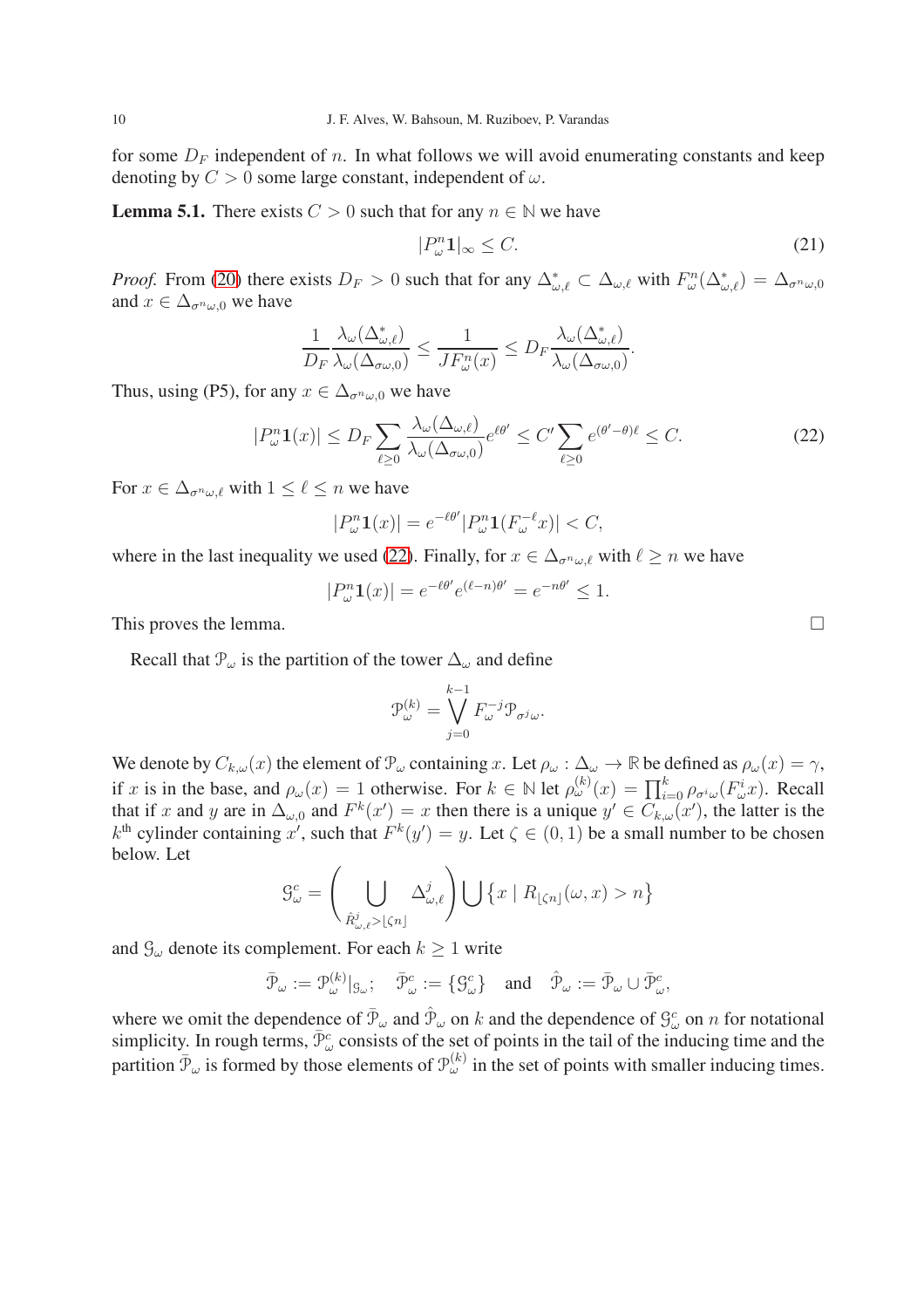<span id="page-10-0"></span>**Lemma 5.2.** There exist constants  $\alpha < 1 < \alpha'$  and a random variable  $q_0 : \Omega \to \mathbb{N}$  such that

<span id="page-10-2"></span>
$$
\alpha < \frac{m_{\omega}(A_{\omega} \cap F_{\omega}^{-k}(A_{\sigma^k \omega}'))}{m_{\omega}(A_{\omega})\mu_{\sigma^k \omega}(A_{\sigma^k \omega}')} < \alpha'.\tag{23}
$$

for all  $k \ge q_0(\omega)$ ,  $A_{\omega} \in \hat{\mathcal{P}}_{\omega}$  and  $A'_{\sigma^k \omega} \in \hat{\mathcal{P}}_{\sigma^k \omega}$ .

*Proof.* For each  $k \in \mathbb{N}$ , since both  $\hat{\mathcal{P}}_{\omega}$  and  $\hat{\mathcal{P}}_{\sigma^k \omega}$  are finite partitions, the function

$$
\rho(A_{\omega}, A'_{\sigma^k \omega}) = \frac{\mu_{\omega}(A_{\omega} \cap F_{\omega}^{-k}(A'_{\sigma^k \omega}))}{\mu_{\omega}(A_{\omega})\mu_{\sigma^k \omega}(A'_{\sigma^k \omega})}.
$$

has finitely many values. Since  $\{\mu_{\omega}\}\$ is fibrewise mixing, we have  $\lim_{k\to\infty}\rho(A_{\omega}, A'_{\sigma^k\omega})=1$ , and hence for any  $\varepsilon > 0$  there exists  $q_0(\varepsilon, \omega) \in \mathbb{N}$  such that

$$
1-\varepsilon<\rho(A_\omega,A'_{\sigma^k\omega})<1+\varepsilon,
$$

for all  $k \ge q_0(\varepsilon, \omega)$ ,  $A_\omega \in \hat{\mathcal{P}}_\omega$  and  $A'_{\sigma^k \omega} \in \hat{\mathcal{P}}_{\sigma^k \omega}$ . Since  $1/C < d\mu_\omega / d\lambda_\omega < C$  for  $\mathbb P$ -almost all  $\omega \in \Omega$ , choosing  $\varepsilon = 1/2$  we have

$$
\frac{1}{2C^2} < \frac{\lambda_\omega(A_\omega \cap F_\omega^{-k}(A'_{\sigma^k \omega}))}{\lambda_\omega(A_\omega)\mu_{\sigma^k \omega}(A'_{\sigma^k \omega})} < \frac{3C^2}{2}.
$$

Choosing  $\alpha = \frac{1}{2C^2}$ ,  $\alpha' = \frac{3C^2}{2}$  $\frac{C^2}{2}$  and using the definition of  $m_\omega$  finishes the proof.

<span id="page-10-1"></span>**Lemma 5.3.** There exist  $\zeta > 0$  and  $\bar{\theta} > 0$  such that for every  $n \in \mathbb{N}$ , every  $x \in \mathcal{G}_{\omega}$  and  $\mathbb{P}$ -almost every  $\omega \in \Omega$  we have

$$
m_{\omega}(\mathcal{G}_{\omega}^c) \leq Ce^{-\bar{\theta}n}
$$
 and  $\rho_{\omega}^{(n)}(x) \leq \gamma^{\lfloor \zeta n \rfloor}$ .

*Proof.* Recall that, by definition, if  $x \in \mathcal{G}_{\omega}$  then the orbit of x has at least  $\lfloor \zeta n \rfloor$  returns to the base  $\Delta_0$  of the tower before time *n*. Hence,  $\rho_{\omega}^{(n)}(x) \le \gamma^{\lfloor \zeta n \rfloor}$ . It remains to estimate the measure of  $\mathcal{G}_{\omega}^c$ . Bounded distortion [\(20\)](#page-8-2) and the tail estimate (P5) implies that for every  $k_1, k_2, \ldots, k_{\lfloor \zeta n \rfloor - 1} \in \mathbb{N}$ such that  $\sum_{i=1}^{\lfloor \zeta n \rfloor -1} k_i < n$  we have

$$
\lambda_{\omega} \{ R_1(\omega, x) = k_1 \} \times
$$
\n
$$
\prod_{i=2}^{\lfloor \zeta n \rfloor - 1} \lambda_{\omega} \{ R_i(\omega, x) - R_{i-1}(\omega, x) = k_i \mid R_j - R_{j-1} = k_j, 2 \le j \le i - 1 \}
$$
\n
$$
\times \lambda_{\omega} \{ R_{\lfloor \zeta n \rfloor}(\omega, x) - R_{\lfloor \zeta n \rfloor - 1}(\omega, x) > n - \sum_i k_i \}
$$
\n
$$
\le (CD')^{\lfloor \zeta n \rfloor} \prod_{i=1}^{\lfloor \zeta n \rfloor - 1} e^{(k_i - 1)\theta} \times e^{(n - \sum_i k_i)\theta} \le e^{-n\theta + \lfloor \zeta n \rfloor (\log(CD') + \theta)}
$$

Moreover, using Lemma 3.4 from [\[9\]](#page-23-22): for each small  $\zeta \in (0,1)$  there exists  $\hat{\zeta} > 0$  such that  $\hat{\zeta} \to 0$  as  $\zeta \to 0$  and

$$
\operatorname{card}\{(k_1,\ldots,k_s)\in\mathbb{N}^s\mid k_1+\cdots+k_s=n, s\leq\lfloor\zeta n\rfloor\}\leq e^{\hat{\zeta}n},
$$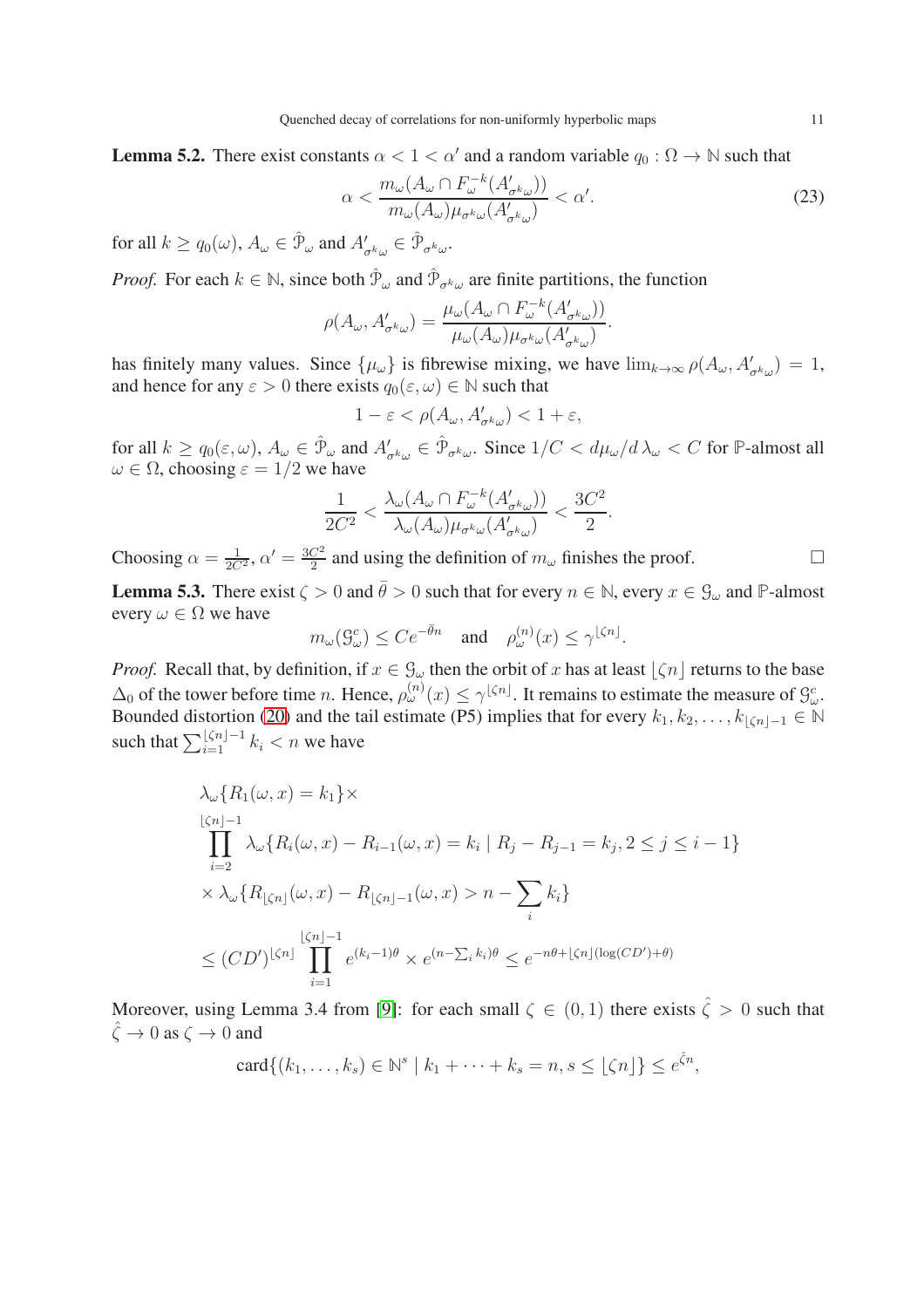for every  $n \in \mathbb{N}$ . Thus, we obtain

$$
\lambda_{\omega}(\mathcal{G}_{\omega}^c) \le \text{card}\{(k_1, \dots, k_s) \in \mathbb{N}^s \mid k_1 + \dots + k_s = n, s \le \lfloor \zeta n \rfloor\} e^{-n\theta + \lfloor \zeta n \rfloor (\log(CD') + \theta)}
$$
  

$$
\le e^{-n\theta + \lfloor \zeta n \rfloor (\log(CD') + \theta) + \hat{\zeta}n} = e^{-\hat{\theta}n},
$$

for some  $\hat{\theta} > 0$ . This is possible because, for sufficiently small  $\zeta > 0$  we have  $-\theta + \lfloor \zeta n \rfloor (\log(CD')) +$  $\theta$ )/n +  $\hat{\zeta} = -\hat{\theta} < 0$ . Finally, using the latter and (P5),

$$
m_{\omega}(S_{\omega}^{c}) = \sum_{\ell=0}^{\infty} \lambda_{\omega}(S_{\omega}^{c} \cap \Delta_{\omega,\ell}) e^{\ell\theta'}
$$
  

$$
\leq \sum_{\ell=0}^{\lfloor n/2 \rfloor} \lambda_{\omega}(S_{\omega}^{c}) e^{\ell\theta'} + \sum_{\ell=\lfloor n/2 \rfloor+1}^{\infty} \lambda_{\omega}(\Delta_{\omega,\ell}) e^{\ell\theta'} \leq Ce^{-\bar{\theta}n},
$$

where  $\bar{\theta} = \min\{\frac{\hat{\theta}}{2}$  $\frac{\hat{\theta}}{2}, \frac{\theta-\theta'}{2}$  $\left\{\frac{-\theta'}{2}\right\} > 0$ . This completes the proof of the lemma.

Let

<span id="page-11-2"></span>
$$
\mathcal{D}_1 := \text{diam}\overline{\mathcal{P}}_\omega \quad \text{and} \quad \mathcal{D}_2 := m_\omega(\mathcal{G}^c_\omega). \tag{24}
$$

Notice that  $\mathcal{D}_1$  is smaller than  $\gamma^{\lfloor \zeta n \rfloor}$  and by Lemma [5.3,](#page-10-1)  $\mathcal{D}_2 \leq Ce^{-\bar{\theta}n}$ . Now we are ready to obtain Lasota-Yorke type estimates.

<span id="page-11-1"></span>**Lemma 5.4.** There exists  $C > 0$  and for each  $\eta > 0$  there exists  $k_0(\eta) \in \mathbb{N}$  such that for all  $k > k_0$  and  $\psi = (\psi_\omega)_\omega \in \mathcal{F}$  we have

1. if  $\ell \geq k$  and  $x, y \in \Delta_{\sigma^k(\mu)}$  then

$$
|P_{\omega}^{k}\psi_{\omega}(x) - P_{\omega}^{k}\psi_{\omega}(y)| = e^{-\theta' k} |\psi_{\omega}|_{h} d_{\sigma^{k}\omega}(x, y);
$$

2. if  $\ell < k$  and  $x, y \in \Delta_{\sigma^k \omega, \ell}$  then

$$
|P_{\omega}^{k}\psi(x)-P_{\omega}^{k}\psi(x)|\leq d(x,y)e^{-\theta'\ell}\left[ (C\gamma^{\zeta k}+\eta D_{F})|\psi_{\omega}|_{h}+D_{F}C|\psi_{\omega}|_{\infty}\right].
$$

*Proof.* For any  $x, y \in \Delta_{\sigma^k \omega, \ell}$  and  $k \leq \ell$  we let  $x' = (F_{\omega}^k)^{-1}(x), y' = (F_{\omega}^k)^{-1}(y)$ . Then, both of the preimages are in the base at fiber  $\omega$ . We have

$$
|P^k_\omega \psi_\omega(x) - P^k_\omega \psi_\omega(y)| = |e^{-\theta' k} \psi_\omega(F^{-k}_\omega x) - e^{-\theta' k} \psi_\omega(F^{-k}_\omega y)| \le e^{-\theta' k} d_{\sigma^k \omega}(x, y) |\psi_\omega|_h.
$$

For  $x, y \in \Delta_{\sigma^k \omega, \ell}$  and  $\ell < k$  notice that both  $x_0 = F_{\sigma^k \ell}^{-\ell}$  $\int_{\sigma^k \omega}^{\sigma - \ell} x$  and  $y_0 = F_{\sigma^k \zeta}^{-\ell}$  $\int_{\sigma^k \omega}^{\sigma-k} y$  belong to the same ground floor  $\Delta_{\sigma^{k-\ell}\omega,0}$  and we get

<span id="page-11-0"></span>
$$
|P_{\omega}^{k}\psi_{\omega}(x) - P_{\omega}^{k}\psi_{\omega}(y)| = e^{-\theta' \ell} |P_{\omega}^{k-\ell}\psi_{\omega}(x_0) - P_{\omega}^{k-\ell}\psi_{\omega}(y_0)|. \tag{25}
$$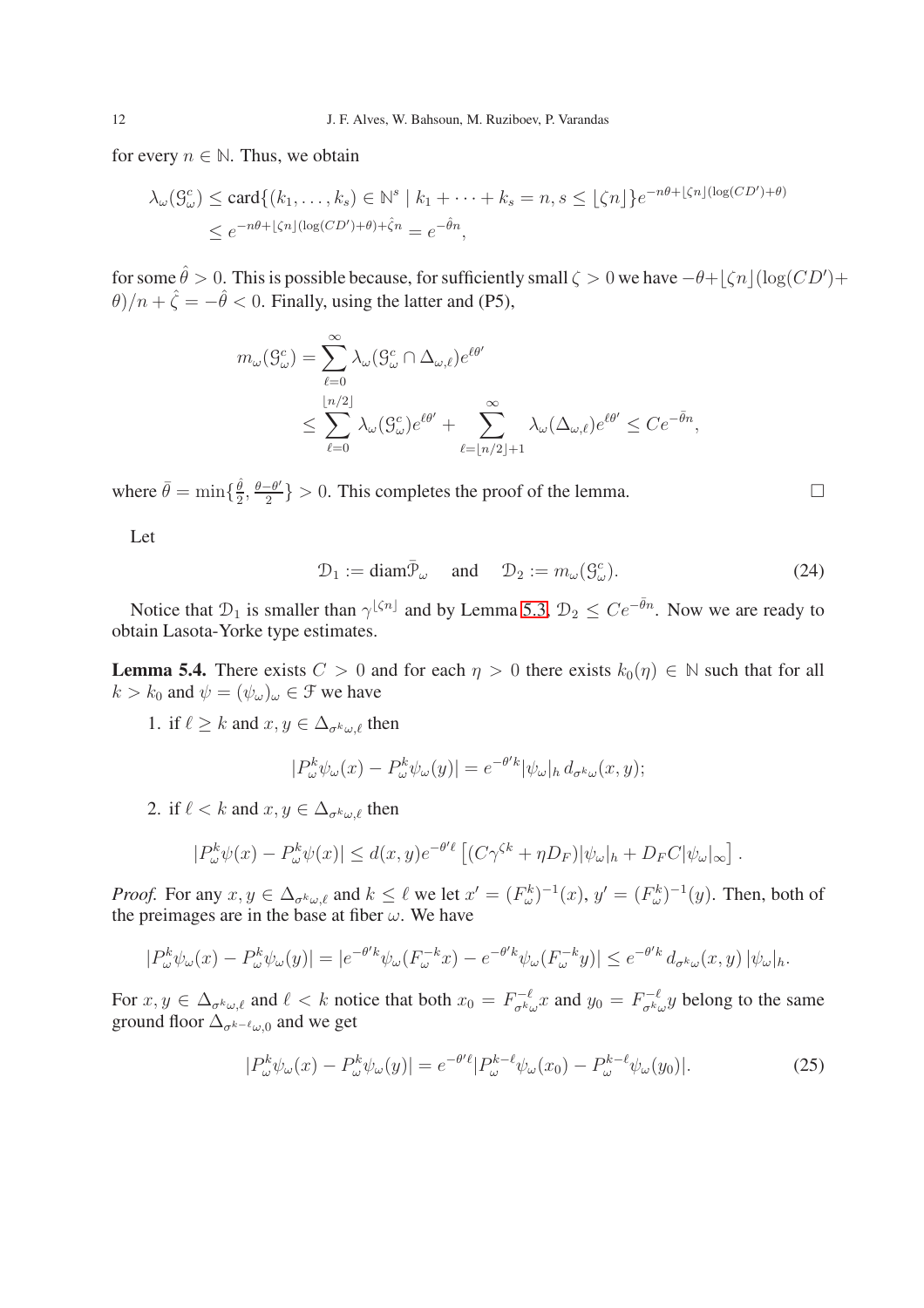Recall that if  $F_{\omega}^{k-\ell}(x') = x_0$  then every cylinder  $C_{k-\ell}(x')$  containing x' contains a unique preimage  $y'$  of  $y_0$ . Therefore,

<span id="page-12-0"></span>
$$
|P_{\omega}^{k-\ell}\psi_{\omega}(x_0) - P_{\omega}^{k-\ell}\psi_{\omega}(y_0)| = \left| \sum_{C_{k-\ell}} \frac{v_{\sigma^{k-\ell}\omega}(x')}{JF_{\omega}^{k-\ell}(x')} \psi_{\sigma^{k-\ell}\omega}(x') - \frac{v_{\sigma^{k-\ell}\omega}(y')}{JF_{\omega}^{k-\ell}(y')} \psi_{\sigma^{k-\ell}\omega}(y') \right|
$$
  

$$
\leq \sum_{C_{k-\ell}} \frac{v_{\sigma^{k-\ell}\omega}(x')}{JF_{\omega}^{k-\ell}(x')} |\psi_{\sigma^{k-\ell}\omega}(x') - \psi_{\sigma^{k-\ell}\omega}(y')|
$$
(26)  

$$
+ \sum_{C_{k-\ell}} |\psi_{\sigma^{k-\ell}\omega}(y')| \left| \frac{v_{\sigma^{k-\ell}\omega}(x')}{JF_{\omega}^{k-\ell}(x')} - \frac{v_{\sigma^{k-\ell}\omega}(y')}{JF_{\omega}^{k-\ell}(y')} \right|,
$$

where the previous sums are taken over all  $(k - \ell)$ -cylinders  $C_{k-\ell}$ , which contain paired preimages x' and y' (depending on  $C_{k-\ell}$ ) for x and y, respectively. We estimate the second summand in [\(26\)](#page-12-0) as follows:

$$
\sum_{C} |\psi_{\sigma^{k-\ell}\omega}(y')| \frac{v_{\sigma^{k-\ell}\omega}(x')}{JF_{\omega}^{k-\ell}(x')} \left| \frac{JF_{\omega}^{k-\ell}(x')}{JF_{\omega}^{k-\ell}(y')} - 1 \right|
$$
\n
$$
\leq D_F d_{\sigma^{k}\omega}(x, y) \sum_{C_{k-\ell}} |\psi_{\sigma^{k-\ell}\omega}(y')| \frac{v_{\sigma^{k-\ell}\omega}(x')}{JF_{\omega}^{k-\ell}(x')}
$$
\n
$$
\leq D_F d_{\sigma^{k}\omega}(x, y) |\psi_{\sigma^{k-\ell}\omega}|_{\infty} |P_{\sigma^{k-\ell}\omega}^{k-\ell} \mathbf{1}|_{\infty}.
$$
\n(27)

<span id="page-12-1"></span>It remains to estimate

<span id="page-12-2"></span>
$$
\sum_{C_{k-\ell}} \frac{v_{\sigma^{k-\ell}\omega}(x')}{JF_{\omega}^{k-\ell}(x')} |\psi_{\sigma^{k-\ell}\omega}(x') - \psi_{\sigma^{k-\ell}\omega}(y')|
$$
\n
$$
\leq |\psi_{\sigma^{k-\ell}\omega}|_h \sum_{C_{k-\ell}} \frac{v_{\sigma^{k-\ell}\omega}(x')}{JF_{\omega}^{k-\ell}(x')} d_{\sigma^{k-\ell}\omega}(x'y')
$$
\n
$$
\leq |\psi_{\sigma^{k-\ell}\omega}|_h d_{\sigma^{k}\omega}(x,y) \left( \sum_{F^{k}(x')=x, \atop x' \in S_{\omega}} \frac{v_{\sigma^{k-\ell}\omega}(x')}{JF_{\omega}^{k-\ell}(x')} \rho(x') + \sum_{F^{k}(x')=x, \atop x' \in S_{\omega}^c} \frac{v_{\sigma^{k-\ell}\omega}(x')}{JF_{\omega}^{k-\ell}(x')} \rho(x') \right)
$$
\n
$$
\leq |\psi_{\sigma^{k-\ell}\omega}|_h d_{\sigma^{k}\omega}(x,y) \left( \gamma^{\lfloor \zeta k \rfloor} \cdot |P^{k-\ell}1|_{\infty} + D_F \cdot m(S_{\omega}^c) \right),
$$
\n(28)

where for  $x \in \mathcal{G}_{\omega}$  we used the fact that  $\rho^{(k)}(x) \le \gamma^{\lfloor \zeta k \rfloor}$  while for  $x \in \mathcal{G}_{\omega}^c$  we used  $\frac{1}{J F_{\omega}^{k-\ell}(x)} \le$  $D_F \lambda_\omega(C_{k-\ell}(x))$ . Finally, we use [\(26\)](#page-12-0), [\(27\)](#page-12-1) and [\(28\)](#page-12-2) in [\(25\)](#page-11-0) to obtain

$$
|P_{\omega}^{k}\psi(x)-P_{\omega}^{k}\psi(y)|\leq d_{\sigma^{k}\omega}(x,y)\,e^{-\theta'\ell}\left[\left(C\gamma^{\zeta k}+\eta D_{F}\right)|\psi_{\omega}|_{h}+D_{F}C|\psi_{\omega}|_{\infty}\right],
$$

which proves the lemma.  $\Box$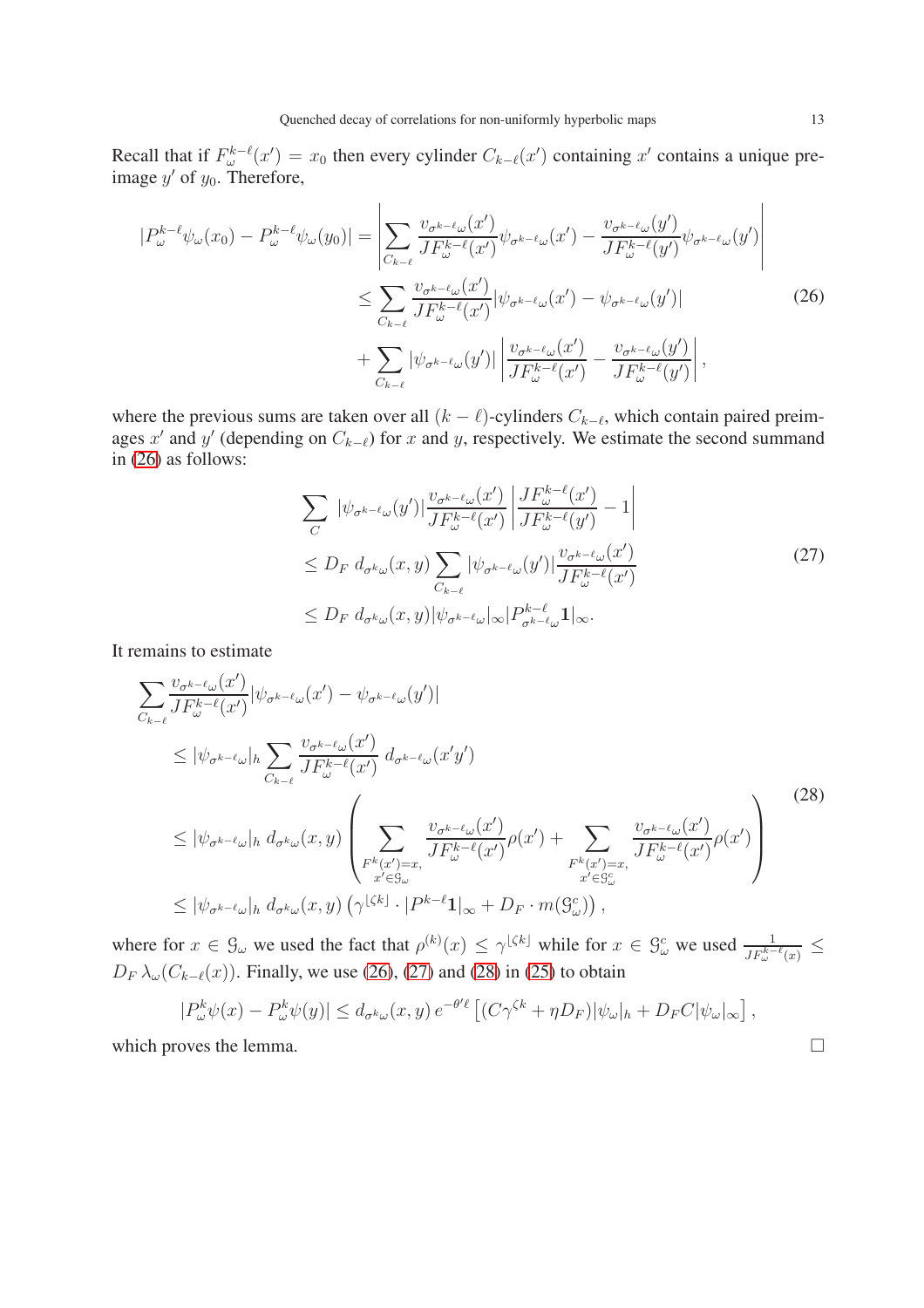<span id="page-13-1"></span>**Corollary 5.5.** For each  $\varepsilon > 0$  there exist  $k_0, N \in \mathbb{N}$  such that for all  $k > k_0$ ,  $\psi = (\psi_\omega)_\omega \in \mathcal{F}$ and  $x, y \in \Delta_{\sigma^k \omega, \ell}$  we have

<span id="page-13-0"></span>
$$
|P_{\omega}^{k}\psi(x) - P_{\omega}^{k}\psi(y)| \leq \begin{cases} \varepsilon |\psi_{\omega}|_{h} d_{\sigma^{k}\omega}(x, y) \text{ for } \ell \geq k;\\ \varepsilon ||\psi_{\omega}|| d_{\sigma^{k}\omega}(x, y) \text{ for } N \leq 2\ell < k;\\ (\varepsilon |\psi_{\omega}|_{h} + D_{F}C |\psi_{\omega}|_{\infty}) d_{\sigma^{k}\omega}(x, y) \text{ for } 2\ell < N. \end{cases}
$$
(29)

*Proof.* Given  $\varepsilon > 0$  we choose  $N \in \mathbb{N}$  such that  $e^{-\theta' N/2} \max\{1, C + D_F, \eta D_F\} < \varepsilon$ . Then the first inequalities follow from Lemma [5.4](#page-11-1) for all  $k > N$ . For the third inequality we choose  $\eta > 0$ and  $k_0 \in \mathbb{N}$  such that  $C\gamma^{\zeta k_0} + \eta D_F < \varepsilon$ .

## 5.2. Birkhoff cones and the Hilbert metric. We define the following cone

$$
\mathcal{C}_{a,b,c}^{\omega} = \{ \psi_{\omega} \in \mathcal{F} \mid \frac{1}{\mu_{\omega}(A_{\omega})} \int_{A_{\omega}} \psi_{\omega} dm_{\omega} \le a \int \psi_{\omega} dm_{\omega};
$$
\n
$$
|\psi_{\omega}|_{h} \le b \int \psi_{\omega} dm_{\omega}; \text{ for } x \in \mathcal{G}_{\omega}^{c}, \quad |\psi_{\omega}(x)| \le c \int \psi_{\omega} dm_{\omega} \}.
$$
\n(30)

indexed by positive constants  $a, b, c$ . We consider the usual projective metric (Hilbert metric) on the cones: for  $\varphi, \psi \in \mathcal{C}^{\omega}_{a,b,c}$  let

$$
\mathfrak{a}(\varphi, \psi) = \inf \{ \rho > 0 \mid \rho \varphi - \psi \in \mathfrak{C}_{a,b,c}^{\omega} \},
$$
  
\n
$$
\mathfrak{b}(\varphi, \psi) = \sup \{ \zeta > 0 \mid \psi - \zeta \varphi \in \mathfrak{C}_{a,b,c}^{\omega} \},
$$
  
\n
$$
\Theta(\varphi, \psi) = \log \left( \frac{\mathfrak{a}(\varphi, \psi)}{\mathfrak{b}(\varphi, \psi)} \right).
$$

Further define the cone of positive functions:  $\mathcal{C}^{\omega}_{+} = \{\psi_{\omega} \in \mathcal{F} \mid \psi_{\omega} > 0\}$  with the corresponding projective metric:

$$
\Theta^+(\varphi,\psi) = \log \frac{\sup \varphi}{\inf \psi} \cdot \frac{\sup \psi}{\inf \varphi}.
$$

Our goal is first to prove that for some k (which will depend on  $\omega$  in our current setting)  $P_{\omega}^{k} \mathcal{C}^{\omega}(a,b,c) \subseteq \mathcal{C}^{\sigma^{k} \omega}(a,b,c)$ , and to show that  $P_{\omega}^{k} \mathcal{C}^{\omega}(a,b,c)$  has finite diameter, with respect to the Hilbert metric, in  $\mathcal{C}^{\sigma^k \omega}(a, b, c)$ . Then using, the result of Birkhoff [\[7,](#page-23-20) [8\]](#page-23-21), we obtain

$$
\Theta\left(P_{\omega}^{k}\varphi_{\omega}, P_{\omega}^{k}\psi_{\omega}\right) \le \tanh\left(\frac{d}{4}\right)\Theta(\varphi_{\sigma^{k}\omega}, \psi_{\sigma^{k}\omega}) \quad \text{ for all } \varphi_{\omega}, \psi_{\omega} \in \mathbb{C}^{\omega},\tag{31}
$$

where d is the diameter, with respect to the Hilbert metric, of  $P^k_{\omega}C^{\omega}(a, b, c)$ . We stress that unlike the deterministic setting [\[20,](#page-23-15) [21,](#page-23-16) [22\]](#page-23-13) where the exponential decay of correlation becomes a consequence, in the current random setting (since the k will depend on  $\omega$ ) more effort is needed, see Remark [1](#page-18-1) below.

Now, recall  $\alpha = \frac{1}{2C^2}$ ,  $\alpha' = \frac{3C^2}{2}$  $\frac{C^2}{2}$  from Lemma [5.2,](#page-10-0) where  $1/C \leq d\mu_{\omega}/d\lambda_{\omega} \leq C$ . Set  $0 < \kappa < e^{-\theta'} < 1$ . We fix the following constants:

$$
a > \frac{1}{\kappa}(\alpha' + \frac{\alpha}{2}), \ c > \frac{C(4\alpha' \mathcal{D}a + \alpha)}{4\alpha'(\kappa - D_F \mathcal{D}_2)}, \ b > \frac{D_F C c}{\kappa - \varepsilon}.
$$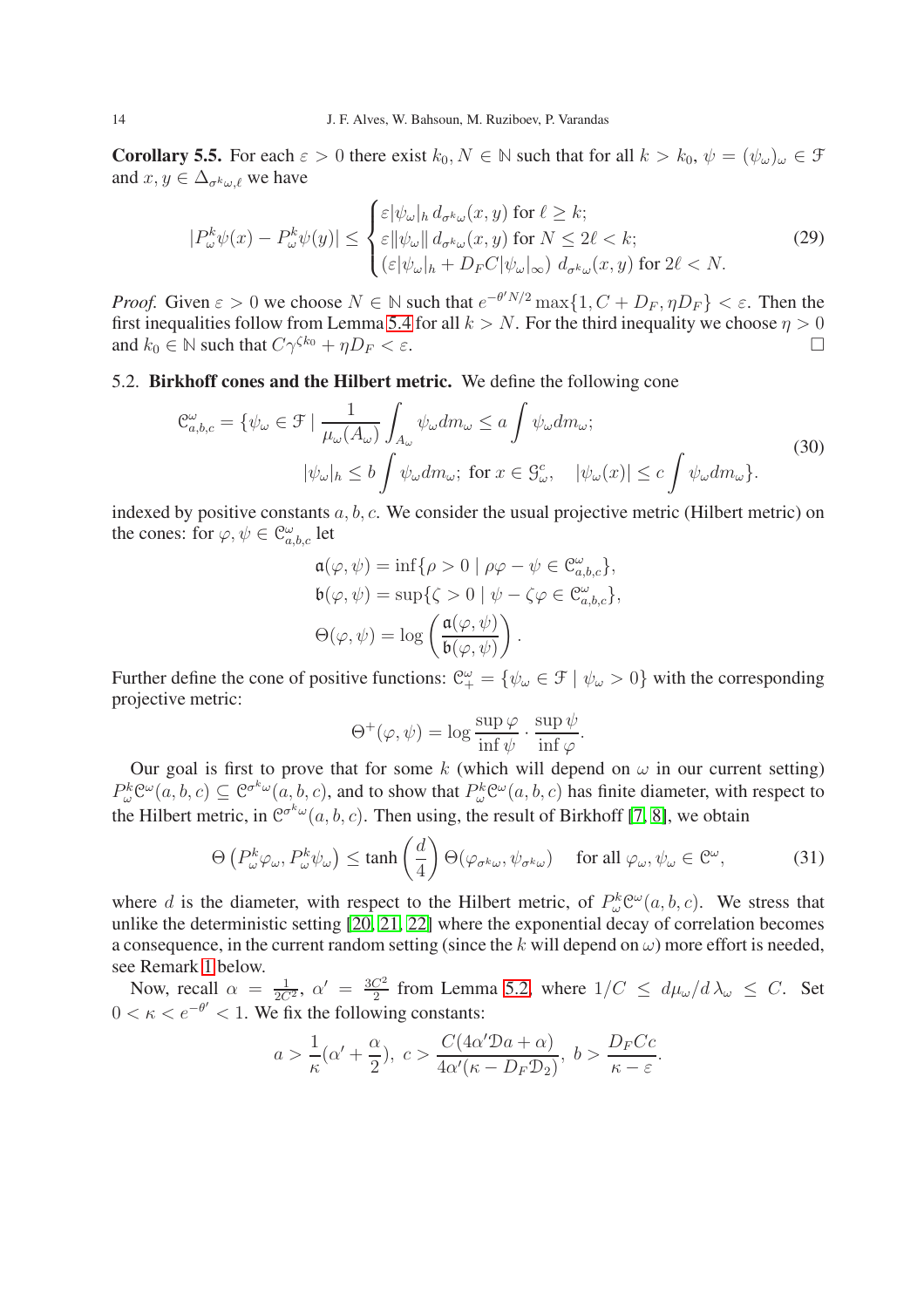The starting point to obtain contraction for the transfer operators is the following proposition, which claims that the family of cones is **P**-almost everywhere eventually preserved by transfer operators. More precisely:

<span id="page-14-0"></span>**Proposition 5.6.** *There exists a random variable*  $q_1 : \Omega \to \mathbb{N}$  *such that for any*  $\omega \in \Omega$ *,*  $k \geq q_1$ 

$$
P_{\omega}^{k} \mathcal{C}^{\omega}(a, b, c) \subset \mathcal{C}^{\sigma^{k} \omega}(\kappa a, \kappa b, \kappa c).
$$

Moreover, if  $\psi_{\sigma^k \omega} \in P^k_{\omega} \mathfrak{C}^{\omega} (a,b,c)$  then there exists  $L>0$  such that

$$
\frac{1}{\mu_{\sigma^k \omega}(A_{\sigma^k \omega})} \int \psi_{\sigma^k \omega} dm_{\sigma^k \omega} \ge L \quad \text{ for all } \quad A_{\sigma^k \omega} \in \hat{\mathcal{P}}_{\sigma^k \omega}.
$$

*Proof.* For the first condition we have

<span id="page-14-2"></span>
$$
\frac{1}{\mu_{\sigma^k \omega}(A_{\sigma^k \omega})} \int_{A_{\sigma^k \omega}} P_{\omega}^k \psi_{\omega} dm_{\sigma^k \omega} = \frac{1}{\mu_{\sigma^k \omega}(A_{\sigma^k \omega})} \int_{F_{\omega}^{-k} A_{\sigma^k \omega}} \psi_{\omega} dm_{\omega}
$$
\n
$$
= \frac{1}{\mu_{\sigma^k \omega}(A_{\sigma^k \omega})} \sum_{A_{\omega}' \in \bar{\mathcal{P}}_{\omega}} \int_{F_{\omega}^{-k} A_{\sigma^k \omega} \cap A_{\omega}'} \psi_{\omega} dm_{\omega} + \frac{1}{\mu_{\sigma^k \omega}(A_{\sigma^k \omega})} \int_{F_{\omega}^{-k} A_{\sigma^k \omega} \cap \mathcal{G}_{\omega}^c} \psi_{\omega} dm_{\omega} \tag{32}
$$
\n
$$
= (I) + (II).
$$

Notice that for  $x, y \in A'_\omega$ ,

 $\psi_{\omega}(y) - |\psi_{\omega}|_h d(x, y) \leq \psi_{\omega}(x) \leq \psi_{\omega}(y) + |\psi_{\omega}|_h d(x, y).$ 

Integrating with respect to y on  $A'_\n\omega$ , we get

<span id="page-14-3"></span>
$$
\int_{A'_{\omega}} \psi_{\omega}(y) dm_{\omega} - m_{\omega}(A'_{\omega}) |\psi_{\omega}|_{h} \mathcal{D}_{1} \leq m_{\omega}(A'_{\omega}) \psi_{\omega}(x) \leq \int_{A'_{\omega}} \psi_{\omega}(y) dm_{\omega} + m_{\omega}(A'_{\omega}) |\psi_{\omega}|_{h} \mathcal{D}_{1},
$$
\n(33)

where  $\mathcal{D}_1$  is the constant defined in [\(24\)](#page-11-2). Let us consider a summand of  $(I)$ 

$$
\frac{1}{\mu_{\sigma^k\omega}(A_{\sigma^k\omega})}\int_{F_{\omega}^{-k}A_{\sigma^k\omega}\cap A'_{\omega}}\psi_{\omega}dm_{\omega}\leq \frac{m_{\omega}(F_{\omega}^{-k}A_{\sigma^k\omega}\cap A'_{\omega})}{\mu_{\sigma^k\omega}(A_{\sigma^k\omega})m_{\omega}(A'_{\omega})}\left[\int_{A'_{\omega}}\psi_{\omega}(y)dm_{\omega}+m_{\omega}(A'_{\omega})|\psi_{\omega}|_h\mathcal{D}_1\right].
$$
  
By (23) we obtain

$$
\frac{1}{\mu_{\sigma^k\omega}(A_{\sigma^k\omega})}\int_{F_{\omega}^{-k}A_{\sigma^k\omega}\cap A_{\omega}'}\psi_{\omega}dm_{\omega}\leq \alpha'\left[\int_{A_{\omega}'}\psi_{\omega}(y)dm_{\omega}+m_{\omega}(A_{\omega}')|\psi_{\omega}|_h\mathcal{D}_1\right]
$$

and similarly, for the lower bound, we have

$$
\frac{1}{\mu_{\sigma^k \omega}(A_{\sigma^k \omega})} \int_{F_{\omega}^{-k} A_{\sigma^k \omega} \cap A_{\omega}'} \psi_{\omega} dm_{\omega} \ge \alpha \left[ \int_{A_{\omega}'} \psi_{\omega}(y) dm_{\omega} - m_{\omega}(A_{\omega}') |\psi_{\omega}|_h \mathcal{D}_1 \right]
$$

Using the above inequalities, the second cone condition and summing over  $A'_\n\omega$  we get

<span id="page-14-1"></span>
$$
\alpha \left[ \sum_{A'_{\omega} \in \bar{\mathcal{P}}_{\omega}} \int_{A'_{\omega}} \psi_{\omega} dm - \mathcal{D}_1 b \int \psi_{\omega} dm_{\omega} \right] \leq (I) \leq \alpha' \left[ \sum_{A'_{\omega} \in \bar{\mathcal{P}}_{\omega}} \int_{A'_{\omega}} \psi_{\omega} dm_{\omega} + \mathcal{D}_1 b \int \psi_{\omega} dm_{\omega} \right].
$$
\n(34)

.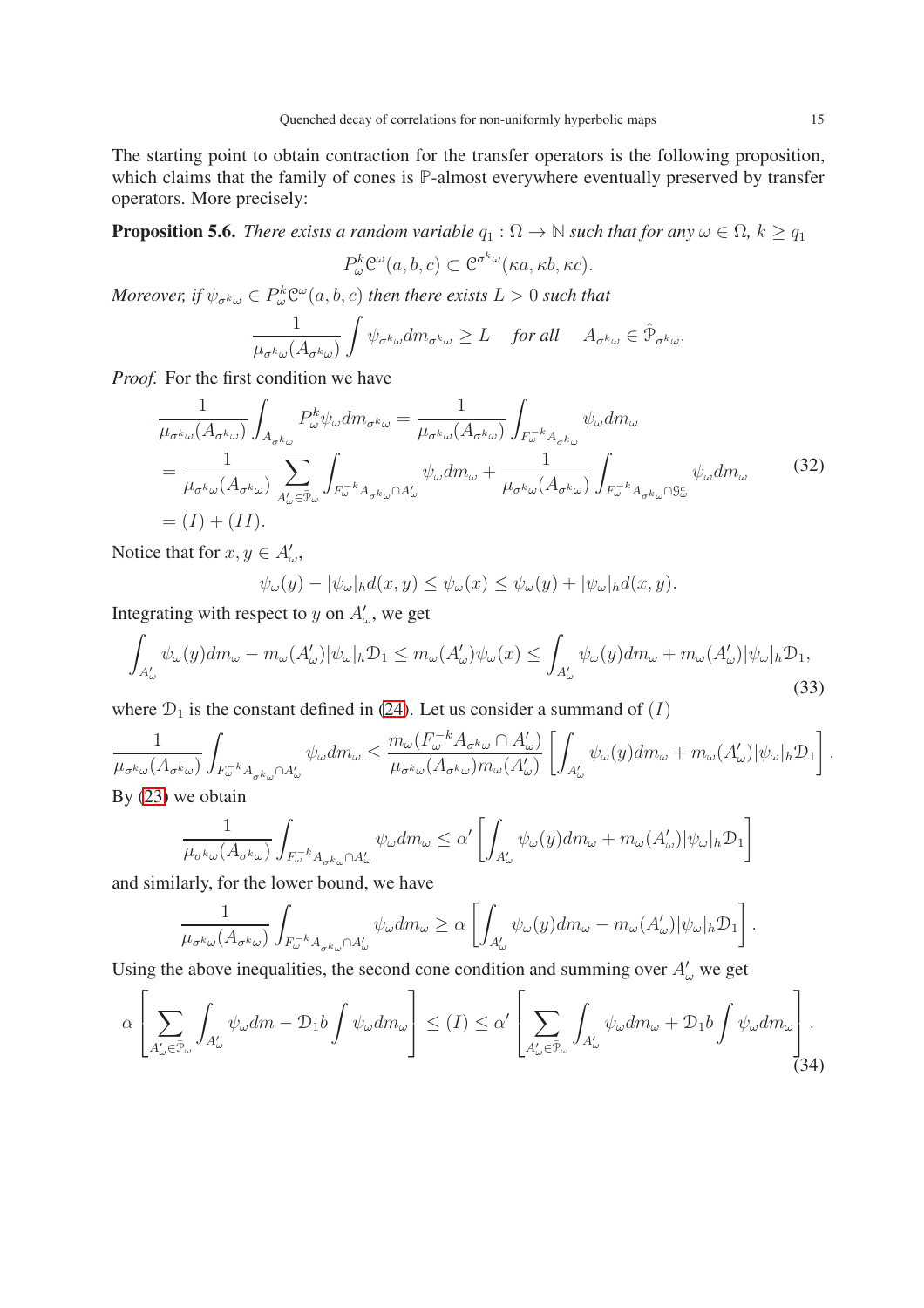For  $(II)$  by using the third cone condition, [\(23\)](#page-10-2) and the constant  $\mathcal{D}_2$  from [\(24\)](#page-11-2), we have

$$
\frac{1}{\mu_{\sigma^k\omega}(A_{\sigma^k\omega})}\int_{F_{\omega}^{-k}A_{\sigma^k\omega}\cap\bar{S}_{\omega}^c}\psi_{\omega}dm_{\omega}\leq \frac{m_{\omega}(F_{\omega}^{-k}A_{\sigma^k\omega}\cap\bar{S}_{\omega}^c)}{\mu_{\sigma^k\omega}(A_{\sigma^k\omega})m_{\omega}(S_{\omega}^c)}\mathcal{D}_2c\int \psi_{\omega}dm_{\omega}\leq \alpha'\mathcal{D}_2c\int \psi_{\omega}dm_{\omega}.
$$

Moreover, for  $x \in \mathcal{G}_{\omega}^c$ , by integrating the inequality

$$
\psi_{\omega}(x) \ge \frac{1}{m_{\omega}(9^c_{\omega})} \int_{9^c_{\omega}} \psi_{\omega} dm_{\omega} - 2 \sup_{x \in 9^c_{\omega}} |\psi_{\omega}(x)|
$$

and using similar arguments as in the above inequality we get

$$
\frac{1}{\mu_{\sigma^k \omega}(A_{\sigma^k \omega})} \int_{F_{\omega}^{-k} A_{\sigma^k \omega} \cap \mathcal{G}_{\omega}^c} \psi_{\omega} dm_{\omega} \geq \alpha \int_{\mathcal{G}_{\omega}^c} \psi_{\omega} dm_{\omega} - 2\alpha' \mathcal{D}_2 c \int \psi_{\omega} dm_{\omega}.
$$

Using the above inequalities, we get

<span id="page-15-0"></span>
$$
\alpha \int_{\mathcal{G}_{\omega}^c} \psi_{\omega} dm_{\omega} - 2\alpha' \mathcal{D}_2 c \int \psi_{\omega} dm_{\omega} \le (II) \le \alpha' \mathcal{D}_2 c \int \psi_{\omega} dm_{\omega}.
$$
 (35)

Using [\(34\)](#page-14-1), [\(35\)](#page-15-0) in [\(32\)](#page-14-2) and duality [\(19\)](#page-8-3) of  $P_\omega$ , we get

$$
(\alpha - \alpha' \mathcal{D}_1 b - 2\alpha' c \mathcal{D}_2) \int P_{\omega}^k \psi_{\omega} dm_{\sigma^k \omega} \le \frac{1}{\mu_{\sigma^k \omega}(A_{\sigma^k \omega})} \int_{A_{\sigma^k \omega}} P_{\omega}^k \psi_{\omega} dm_{\sigma^k \omega}
$$
  
 
$$
\le (1 + b\mathcal{D}_1 + c\mathcal{D}_2)\alpha' \int P_{\omega}^k \psi_{\omega} dm_{\sigma^k \omega}.
$$
 (36)

<span id="page-15-3"></span>To verify the second cone condition we use [\(33\)](#page-14-3) and [\(29\)](#page-13-0). Indeed, by [\(33\)](#page-14-3) for  $x \in A'_\omega \in \bar{\mathcal{P}}_\omega$  and the second cone condition we have

<span id="page-15-1"></span>
$$
\psi_{\omega}(x) \le \frac{1}{m_{\omega}(A_{\omega}')}\int_{A_{\omega}'}\psi_{\omega}(y)dm_{\omega} + |\psi_{\omega}|_{h}\mathcal{D}_{1} \le [\mathcal{D}a + \mathcal{D}_{1}b]\int \psi_{\omega}dm_{\omega},\tag{37}
$$

and consequently, by the third cone condition we get

$$
\psi_{\omega}(x) \le \max\{\mathcal{D}a + \mathcal{D}_1b, c\} \int \psi_{\omega} dm_{\omega},
$$

where  $\mathcal{D} = \operatorname{esssup}_{\omega} \operatorname{sup}_{A_{\omega} \in \bar{\mathcal{P}}_{\omega}} \frac{\mu_{\omega}(A_{\omega})}{m_{\omega}(A_{\omega})}$  $\frac{\mu_{\omega}(A_{\omega})}{m_{\omega}(A_{\omega})}$ . Now, this, [\(29\)](#page-13-0) and duality [\(19\)](#page-8-3) imply

<span id="page-15-2"></span>
$$
\frac{|P_{\omega}^{k}\psi(x) - P_{\omega}^{k}\psi(y)|}{d(x,y)} \leq \begin{cases} \varepsilon b \int P_{\omega}^{k}\psi_{\omega} dm_{\sigma^{k}\omega} \text{ for } \ell \geq k;\\ \varepsilon (b + \max\{Da + D_{1}b, c\}) \int P_{\omega}^{k}\psi_{\omega} dm_{\sigma^{k}\omega} \text{ for } N \leq 2\ell < k;\\ (\varepsilon b + D_{F}C \max\{Da + D_{1}b, c\}) \int P_{\omega}^{k}\psi_{\omega} dm_{\sigma^{k}\omega} \text{ for } 2\ell < N. \end{cases}
$$
(38)

Finally, we verify the third cone condition. For  $x \in \mathcal{G}^c_{\sigma^k \omega}$  and for  $k \leq \ell$  notice that  $F^{-k}_{\omega}(x) \in \mathcal{G}^c_{\omega}$ . Therefore,

$$
|P_{\omega}^{k}\psi_{\omega}(x)| = e^{-\theta' \ell}\psi_{\omega}(F_{\omega}^{-k}(x)) \le e^{-\theta' \ell} c \int \psi_{\omega} dm_{\omega}.
$$
 (39)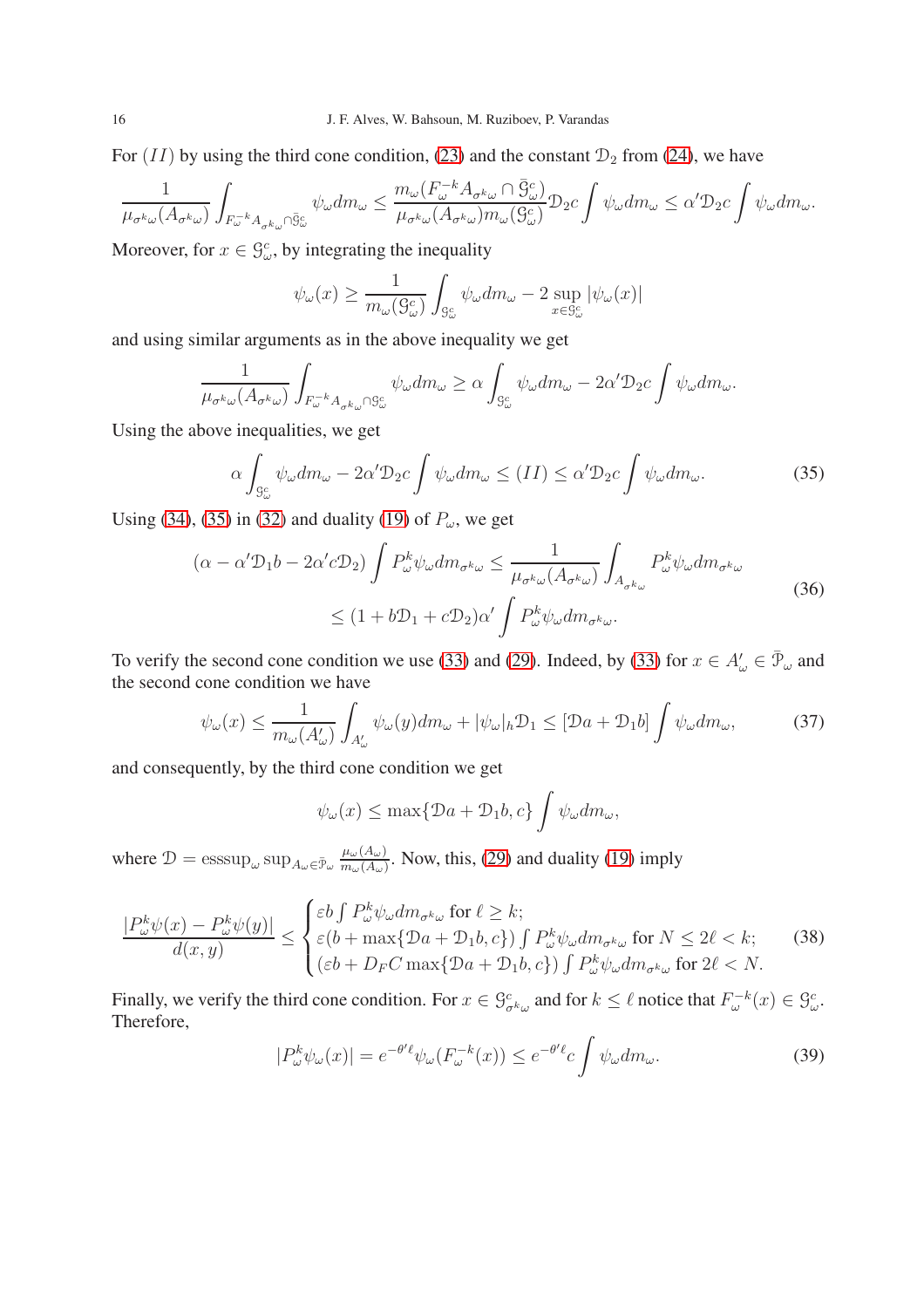For  $k > \ell$ , let  $q = k - \ell$ . Let  $x \in \Delta_{\sigma^k \omega, \ell} \cap \mathcal{G}^c_{\sigma^k \omega}$  and  $x_0 = F^{-\ell}_{\sigma^q \omega} x$ . We have

$$
|P_{\omega}^q \psi_{\omega}(x)| = e^{-\theta' \ell} \left( \sum_{\substack{F_{\omega}^q(x') = x_0 \\ x' \in S_{\omega}^c}} \frac{v(x') \psi_{\omega}(x')}{J F_{\omega}^q(x')} + \sum_{\substack{F_{\omega}^q(x') = x_0 \\ x' \notin S_{\omega}^c}} \frac{v(x') \psi_{\omega}(x')}{J F_{\omega}^q(x')} \right). \tag{40}
$$

<span id="page-16-0"></span>Notice that  $(I)$  can be estimated by

$$
c \int \psi_{\omega} dm_{\omega} \sum_{\substack{C_q(x') \\ x' \in S_{\omega}^c}} D_F v_{\omega}(x') \lambda_{\omega} (C_q(x')) \leq c \mathcal{D}_2 D_F \int \psi_{\omega} dm_{\omega}.
$$

By [\(37\)](#page-15-1) and [\(21\)](#page-9-1)  $(II)$  can be bounded by

$$
C(a\mathcal{D}+b\mathcal{D}_1)\int \psi_\omega dm_\omega.
$$

Using the above estimates in [\(40\)](#page-16-0), we get

$$
|P^q_\omega \psi_\omega(x)| \le e^{-\theta' \ell} [C(a\mathcal{D} + b\mathcal{D}_1) + c\mathcal{D}_2 D_F] \int \psi_\omega dm_\omega.
$$

Consequently,

<span id="page-16-2"></span>
$$
|P_{\omega}^{k}\psi_{\omega}(x)| \leq [C(a\mathcal{D} + b\mathcal{D}_1) + c\mathcal{D}_2D_F] \int P_{\omega}^{k}\psi_{\omega} dm_{\sigma^{k}\omega}.
$$
 (41)

Recall  $\varepsilon$  in [\(38\)](#page-15-2) which is arbitrarily small. We now fix  $\varepsilon < \kappa$  and choose  $k \ge q_1(\omega) =$  $\max\{k_0, q_0(\omega)\}\$ , where  $q_0$  is as in Lemma [5.2](#page-10-0) and  $k_0$  is from Corollary [5.5,](#page-13-1) large enough so that

<span id="page-16-1"></span>
$$
\alpha' \mathcal{D}_1 b < \alpha/4; \quad \alpha' c \mathcal{D}_2 < \alpha/4; \quad \text{and} \quad D_F \mathcal{D}_2 < \kappa. \tag{42}
$$

Then, the lower bound of [\(36\)](#page-15-3), for all  $A_{\sigma^k\omega} \in \hat{\mathcal{P}}_{\sigma^k\omega}$  we have

$$
\frac{1}{\mu_{\sigma^k \omega}(A_{\sigma^k \omega})} \int \psi_{\sigma^k \omega} dm_{\sigma^k \omega} \ge L := \alpha - \alpha' \mathcal{D}_1 b - 2\alpha' c \mathcal{D}_2 > 0.
$$

Using the upper bound of [\(36\)](#page-15-3) and [\(42\)](#page-16-1), choose a so that  $(1 + b\mathcal{D}_1 + c\mathcal{D}_2)\alpha' \leq \kappa a$ , we obtain

<span id="page-16-4"></span>
$$
a > \frac{1}{\kappa}(\alpha' + \frac{\alpha}{2}).
$$
\n(43)

Next, using [\(41\)](#page-16-2) and [\(42\)](#page-16-1) choose  $cD_F\mathcal{D}_2 + C(\mathcal{D}a + \mathcal{D}_1b) < \kappa c$ ; i.e.,

<span id="page-16-3"></span>
$$
c > \frac{C(\mathcal{D}a + \mathcal{D}_1b)}{\kappa - D_F \mathcal{D}_2}.
$$
\n(44)

Finally, using [\(38\)](#page-15-2) and [\(44\)](#page-16-3) choose  $\varepsilon b + D_F Cc < \kappa b$ ; i.e.,

$$
b > \frac{D_F C c}{\kappa - \varepsilon}.
$$

This completes the proof of the proposition.  $\Box$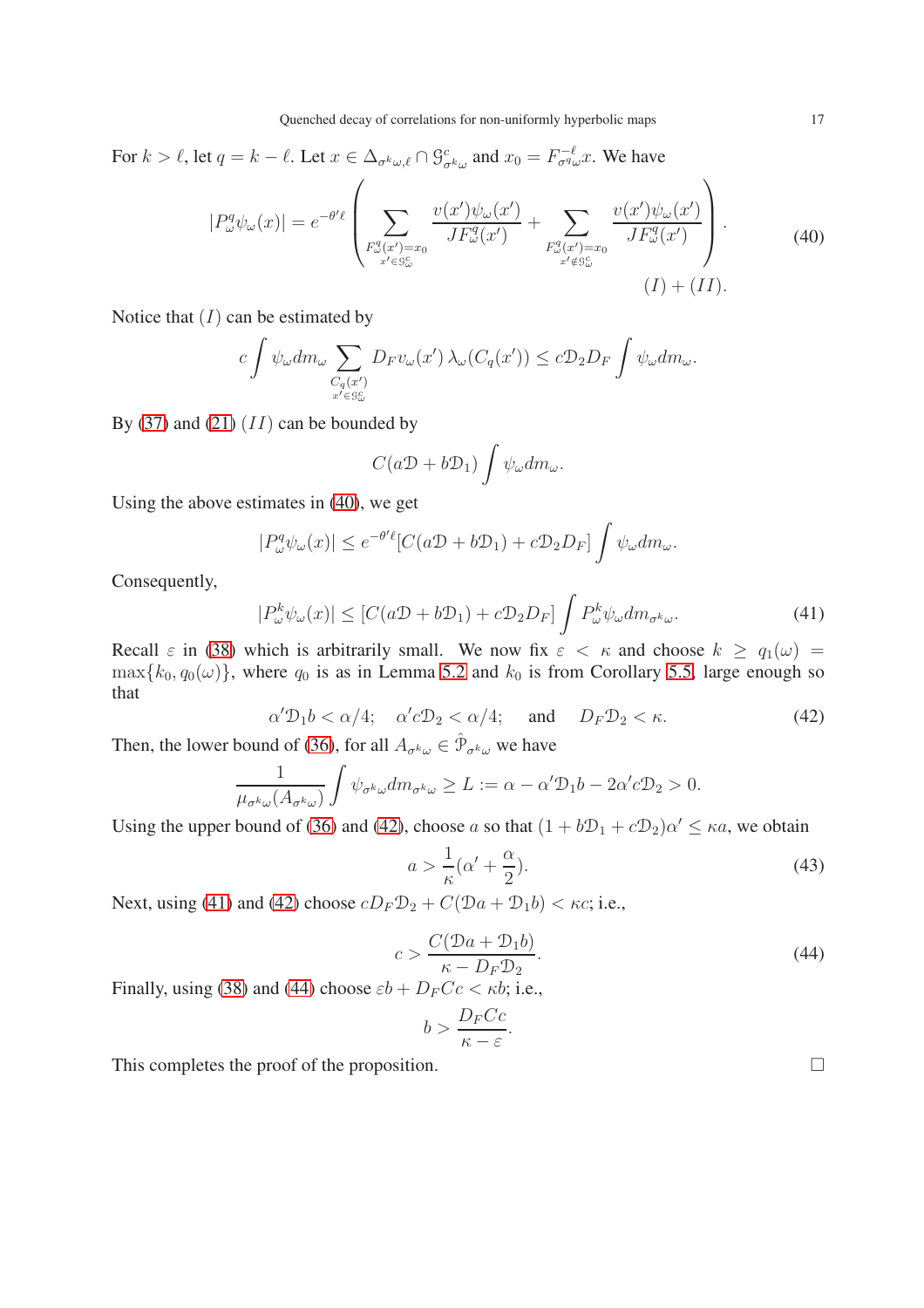Next we show that  $P_{\omega}^{k} \mathcal{C}^{\omega}(a, b, c)$  has finite diameter, with respect to the Hilbert metric, in  $\mathcal{C}^{\sigma^k \omega}(a, b, c).$ 

<span id="page-17-3"></span>**Lemma 5.7.** Let  $q_1 : \Omega \to \mathbb{N}$  be as in Proposition [5.6.](#page-14-0) For  $k \geq q_1$  the projective diameter of  $P_{\omega}^{k} \mathcal{C}^{\omega}(a, b, c)$  in  $\mathcal{C}^{\sigma^{k} \omega}(a, b, c)$  is bounded by

$$
\log \frac{d}{\min\{d, 1 - \kappa\}}
$$

,

where  $d = \max \left\{ \frac{4\alpha' + 2\alpha}{\alpha} \right\}$  $\frac{+2\alpha}{\alpha}, \frac{1+\kappa}{1-\kappa}$  $\frac{1+\kappa}{1-\kappa}$ ,  $\alpha$ ,  $\alpha'$  are as in Lemma [5.2,](#page-10-0) and  $\kappa < e^{-\theta'}$ .

*Proof.* Let  $\varphi, \psi \in P_{\omega}^{k} \mathcal{C}^{\omega}(a, b, c)$  and  $\rho > 0$  be such that  $\rho \varphi - \psi \in \mathcal{C}^{\sigma^{k} \omega}(a, b, c)$ . Then

$$
0 < \frac{1}{\mu_{\sigma^k \omega}(A_{\sigma^k \omega})} \int_{A_{\sigma^k \omega}} (\varrho \varphi_{\sigma^k \omega} - \psi_{\sigma^k \omega}) dm_{\sigma^k \omega} \le \int (a \varrho \varphi_{\sigma^k \omega} - a \psi_{\sigma^k \omega}) dm_{\sigma^k \omega}.
$$

The above inequalities are satisfied if we choose  $\rho$  so that

$$
\varrho \geq \sup_{A_{\sigma^k \omega} \in \bar{\mathcal{P}}^{\sigma^k \omega}} \frac{\int_{A_{\sigma^k \omega}} \psi_{\sigma^k \omega} dm_{\sigma^k \omega}}{\int_{A_{\sigma^k \omega}} \varphi_{\sigma^k \omega} dm_{\sigma^k \omega}}; \quad \varrho \geq \frac{a \int \psi_{\sigma^k \omega} dm_{\sigma^k \omega} - 1/\mu_{\sigma^k \omega} (A_{\sigma^k \omega}) \int_{A_{\sigma^k \omega}} \psi_{\sigma^k \omega} dm_{\sigma^k \omega}}{\alpha \int \varphi_{\sigma^k \omega} dm_{\sigma^k \omega} - 1/\mu_{\sigma^k \omega} (A_{\sigma^k \omega}) \int_{A_{\sigma^k \omega}} \varphi_{\sigma^k \omega} dm_{\sigma^k \omega}}.
$$

To obtain lower bound for the first term we substitute [\(42\)](#page-16-1) and [\(43\)](#page-16-4) into [\(36\)](#page-15-3) we obtain

<span id="page-17-1"></span>
$$
\varrho \ge \frac{4\alpha' + 2\alpha \int \psi_{\sigma^k \omega} dm_{\sigma^k \omega}}{\int \varphi_{\sigma^k \omega} dm_{\sigma^k \omega}}.
$$
\n(45)

Since  $\psi \geq 0$  we have

$$
a\int \psi_{\sigma^k\omega} dm_{\sigma^k\omega} - 1/\mu_{\sigma^k\omega}(A_{\sigma^k\omega}) \int_{A_{\sigma^k\omega}} \psi_{\sigma^k\omega} dm_{\sigma^k\omega} \le a\int \psi_{\sigma^k\omega} dm_{\sigma^k\omega}.
$$

Using again by [\(36\)](#page-15-3) and [\(43\)](#page-16-4)

$$
a\int \varphi_{\sigma^k\omega} dm_{\sigma^k\omega} - 1/\mu_{\sigma^k\omega}(A_{\sigma^k\omega}) \int_{A_{\sigma^k\omega}} \varphi_{\sigma^k\omega} dm_{\sigma^k\omega} \ge a(1-\kappa) \int \varphi_{\sigma^k\omega} dm_{\sigma^k\omega}.
$$

Thus,

<span id="page-17-2"></span>
$$
\varrho \ge \frac{1}{1 - \kappa} \frac{\int \psi_{\sigma^k \omega} dm_{\sigma^k \omega}}{\int \varphi_{\sigma^k \omega} dm_{\sigma^k \omega}}.
$$
\n(46)

For the third cone condition we need

<span id="page-17-0"></span>
$$
-b\int_{A_{\sigma^{k}\omega}} (\varrho\varphi_{\sigma^{k}\omega} - \psi_{\sigma^{k}\omega}) dm_{\sigma^{k}\omega} \leq \frac{\varrho(\varphi_{\sigma^{k}\omega}(x) - \varphi_{\sigma^{k}\omega}(y)) - (\psi_{\sigma^{k}\omega}(x) - \psi_{\sigma^{k}\omega}(y))}{d_{\sigma^{k}\omega}(x, y)} \leq b\int_{A_{\sigma^{k}\omega}} (\varrho\varphi_{\sigma^{k}\omega} - \psi_{\sigma^{k}\omega}) dm_{\sigma^{k}\omega}.
$$
\n(47)

Since

$$
\frac{|\varrho(\varphi_{\sigma^k\omega}(x)-\varphi_{\sigma^k\omega}(y))|+|(\psi_{\sigma^k\omega}(x)-\psi_{\sigma^k\omega}(y))|}{d_{\sigma^k\omega}(x,y)}\quad \leq \kappa b \int_{A_{\sigma^k\omega}} (\varrho\varphi_{\sigma^k\omega}+\psi_{\sigma^k\omega}) dm_{\sigma^k\omega}.
$$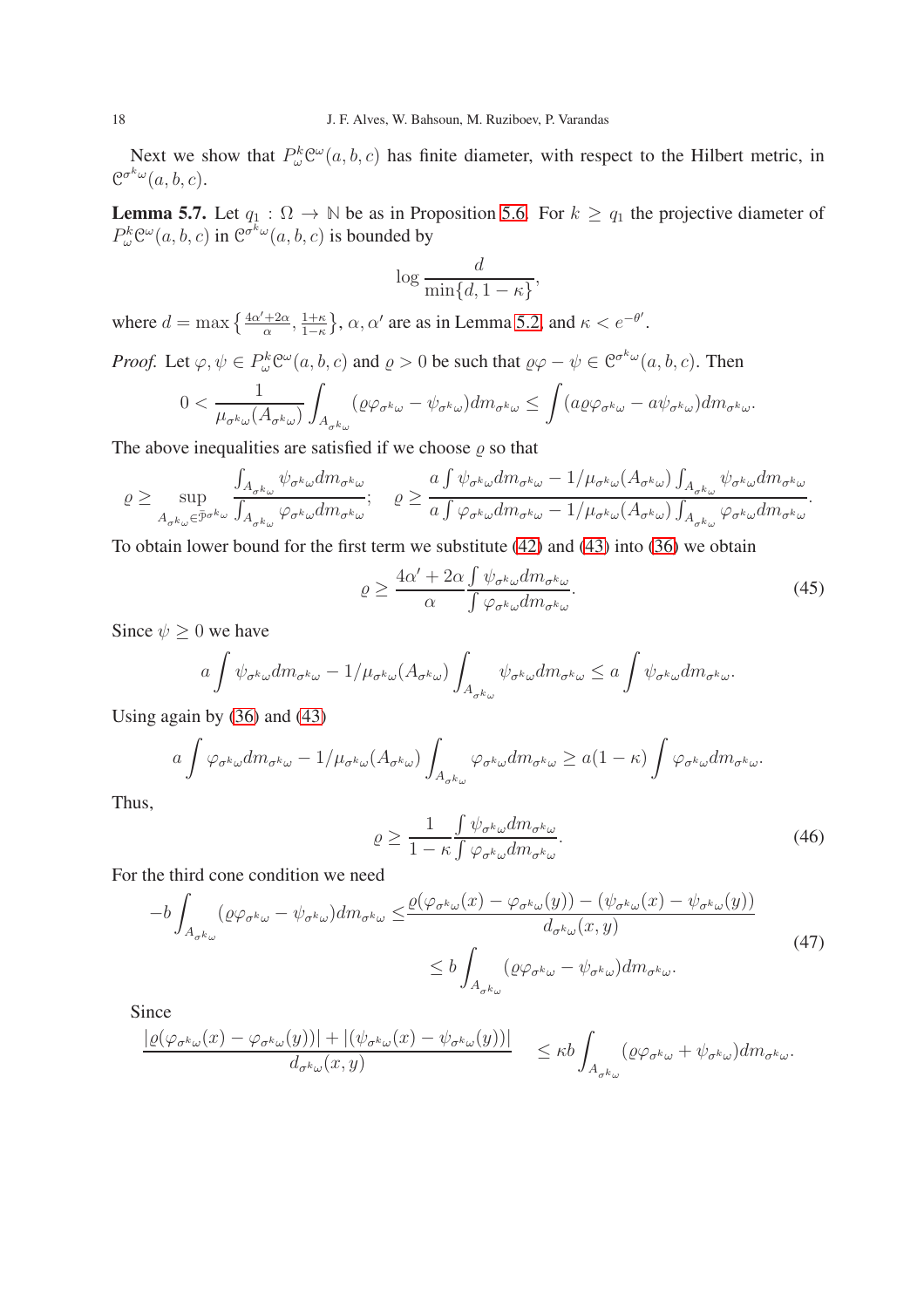Thus, comparing this with the right hand side of [\(47\)](#page-17-0), we choose  $\rho$  to satisfy

$$
\kappa b \int_{A_{\sigma^k \omega}} (\varrho \varphi_{\sigma^k \omega} + \psi_{\sigma^k \omega}) \le b \int_{A_{\sigma^k \omega}} (\varrho \varphi_{\sigma^k \omega} - \psi_{\sigma^k \omega});
$$

i.e.,

<span id="page-18-3"></span>
$$
\varrho \ge \frac{1+\kappa \int \psi_{\sigma^k \omega} dm_{\sigma^k \omega}}{1-\kappa \int \varphi_{\sigma^k \omega} dm_{\sigma^k \omega}}.
$$
\n(48)

For the fourth cone condition, we need for any  $x \in \mathcal{G}^c_{\sigma^k \omega}$ 

<span id="page-18-2"></span>
$$
|(\varrho\varphi - \psi)(x)| \le c \int \varrho\varphi - \psi dm_{\sigma^k\omega}.
$$
 (49)

Again, comparing the following estimate with the right hand side of [\(49\)](#page-18-2)

$$
|\varrho\varphi(x)| + |\psi(x)| \le \kappa c \varrho \int \varphi dm_{\sigma^k \omega} + c\kappa \psi dm_{\sigma^k \omega}
$$

it is enough to choose  $\rho$  as in [\(48\)](#page-18-3). Thus, by [\(45\)](#page-17-1), [\(46\)](#page-17-2) and [\(48\)](#page-18-3), we choose

$$
\varrho \ge \max\left\{\frac{4\alpha'+2\alpha}{\alpha}, \frac{1+\kappa}{1-\kappa}, \right\}
$$

Now similarly, for  $\varphi, \psi \in P_{\omega}^{k} \mathcal{C}^{\omega}(a, b, c)$  we obtain  $\varsigma > 0$  such that  $\psi - \varsigma \varphi \in \mathcal{C}^{\sigma^{k} \omega}(a, b, c)$ 

$$
\varsigma \le \min\left\{\frac{\alpha}{4\alpha' + 2\alpha}, \frac{1-\kappa}{1+\kappa}, 1-\kappa\right\}.
$$

### 5.3. Concatenations of transfer operators.

<span id="page-18-1"></span>*Remark* 1*.* Even though the transfer operators eventually preserve the family of cone fields and their images have finite diameter (recall Proposition [5.6](#page-14-0) and Lemma [5.7\)](#page-17-3), one cannot conclude directly that the functions  $P^k_{\sigma^{-k}\omega}(\psi_{\sigma^{-k}(\omega)})$ , where  $\psi_{\sigma^{-k}\omega} \in \mathcal{C}^{\sigma^{-k}\omega}(a, b, c)$ , converge exponentially fast to  $h_{\omega}$  as  $k \to +\infty$ . The reason being that the sequence of instants at which one observes the contraction (determined by the random variable  $q_1(\cdot)$  in Proposition [5.6\)](#page-14-0) could be sparse along the orbits of  $\omega$  by the base map. In the following, we show that this is not the case.

As 
$$
q_1(\omega)
$$
 is finite for P-almost every  $\omega$ , for every  $\varepsilon > 0$  there exists  $M = M(\varepsilon) \in \mathbb{N}$  such that

<span id="page-18-4"></span>
$$
\mathbb{P}(\{\omega : q_1(\omega) > M\}) < \varepsilon. \tag{50}
$$

<span id="page-18-0"></span>**Lemma 5.8.** There exists an integer  $0 \le r \le M$  such that

$$
\lim_{n\to\infty}\frac{1}{n}\sum_{k=0}^{n-1}\mathbf{1}_{\{q_1\leq M\}}\circ\sigma^{Mk+r}\geq(1-\varepsilon).
$$

*Proof.* Since  $(\sigma, \mathbb{P})$  is ergodic, by the choice of  $\varepsilon$  and M in [\(50\)](#page-18-4) we have

$$
\lim_{n \to \infty} \frac{1}{Mn} \sum_{j=0}^{Mn-1} \mathbf{1}_{\{q_1 \le M\}}(\sigma^j(\omega)) \ge (1 - \varepsilon)
$$
\n(51)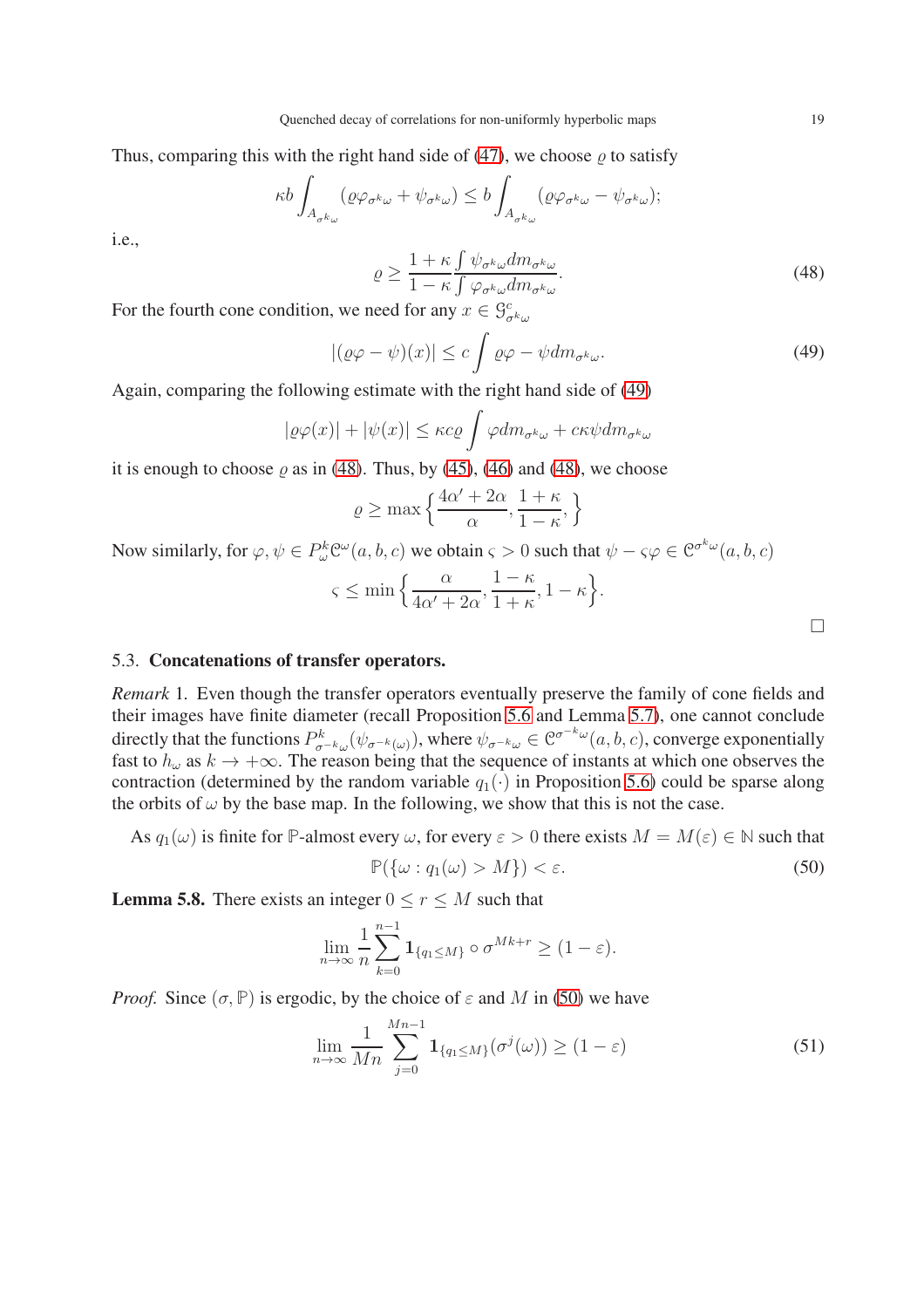for **P**-almost every  $\omega \in \Omega$ . Since,  $\sigma^M$  preserves **P**, the limit

$$
\lim_{n\to\infty}\frac{1}{n}\sum_{k=0}^{n-1}\mathbf{1}_{\{q_1\leq M\}}\circ\sigma^{Mk+r}
$$

exists for **P**-a.e.  $\omega \in \Omega$ . Thus, by writing,

$$
\frac{1}{Mn} \sum_{j=0}^{Mn-1} \mathbf{1}_{\{q_1 \le M\}} \circ \sigma^j = \frac{1}{M} \sum_{r=0}^{M-1} \left[ \frac{1}{n} \sum_{k=0}^{n-1} \mathbf{1}_{\{q_1 \le M\}} \circ \sigma^{Mk+r} \right]
$$

we conclude the existence of  $0 \le r \le M$  with the desired property.

Recall that  $q_1(\omega)$  is finite for **P**-almost every  $\omega \in \Omega$ . Without loss of generality, we may assume  $r = 0$  in Lemma [5.8,](#page-18-0) otherwise, we may define  $\Omega' = \sigma^r \Omega$ , which has a full measure. Define recursively the following sequence:

$$
t_1(\omega) = \min\{jM \ge q_1(\omega) \mid q_1(\sigma^{jM}\omega) \le M\},
$$
  

$$
t_i(\omega) = \min\{jM > t_{i-1}(\omega) \mid q_1(\sigma^{jM}\omega) \le M\}, \text{ for } i \ge 2.
$$

Notice that  $t_i > i$  by definition, hence,  $t_i \rightarrow \infty$  as  $i \rightarrow \infty$ .

<span id="page-19-0"></span>**Lemma 5.9.** For **P**-almost every  $\omega \in \Omega$  there exists  $q_3(\omega) \in \mathbb{N}$  such that for each  $n \geq q_3(\omega)$  the following holds: if  $t_1(\omega) < t_2(\omega) < \cdots < t_s(\omega) \leq n < t_{s+1}(\omega)$  then  $s \geq \left\lfloor \frac{n}{M} \right\rfloor$  $\frac{n}{M}\Big| (1-2\varepsilon).$ 

*Proof.* By Lemma [5.8](#page-18-0) there exists  $q_3(\omega) \ge q_1(\omega)$  such that for all  $n \ge q_3(\omega)$  we have that

$$
\sum_{k=0}^{\lfloor n/M \rfloor -1} \mathbf{1}_{\{q_1 \le M\}} \circ \sigma^{Mk}(\omega) \ge (1 - 2\varepsilon) \left\lfloor \frac{n}{M} \right\rfloor.
$$

By definition of the  $t_i$ 's this implies  $s \geq (1 - 2\varepsilon) \left| \frac{n - q_1(\omega)}{M} \right|$  $\frac{q_1(\omega)}{M}$ . В последните последните под на приема на селото на селото на селото на селото на селото на селото на селото<br>В селото на селото на селото на селото на селото на селото на селото на селото на селото на селото на селото н

Let n be sufficiently large integer (larger that  $q_3$  in the previous lemma). Let  $s = \max\{i \in \mathbb{N} \mid \mathcal{A}_i\}$  $t_i \leq n$  Then we have

$$
P_{\omega}^n = P_{\sigma^{t_s}\omega}^{n-t_s} \circ P_{\sigma^{t_s-t_s}\omega}^{t_s-t_{s-1}} \circ \cdots \circ P_{\sigma^{t_1}\omega}^{t_2-t_1} \circ P_{\omega}^{t_1}.
$$

By the definition of  $t_i$ 's we have  $t_i(\omega) - t_{i-1}(\omega) \ge q_1(\sigma^{t_{i-1}}\omega)$ . Using Proposition [5.6](#page-14-0) repeatedly, we obtain

<span id="page-19-1"></span>
$$
P_{\omega}^{t_s} \mathcal{C}^{\omega}(a, b, c) \subset \mathcal{C}^{\sigma^{t_s} \omega}(a \kappa^{(1-2\varepsilon)\frac{n}{M}}, b \kappa^{(1-2\varepsilon)\frac{n}{M}}, c \kappa^{(1-2\varepsilon)\frac{n}{M}}). \tag{52}
$$

Notice that  $P_{\sigma^{t_s}(\mu)}^{n-t_s}$  $C_{\sigma^{t_s}\omega}^{n-t_s}$  does not necessarily preserve the cone, but this can be dealt with separately. We are now in a position to study the 'operational' correlations on the random tower, first using the measures  $\{m_\omega\}$  in Lemma [5.11.](#page-20-0) We later we deduce the same type of correlations on the tower using Lebesgue measure  $\{\lambda_{\omega}\}.$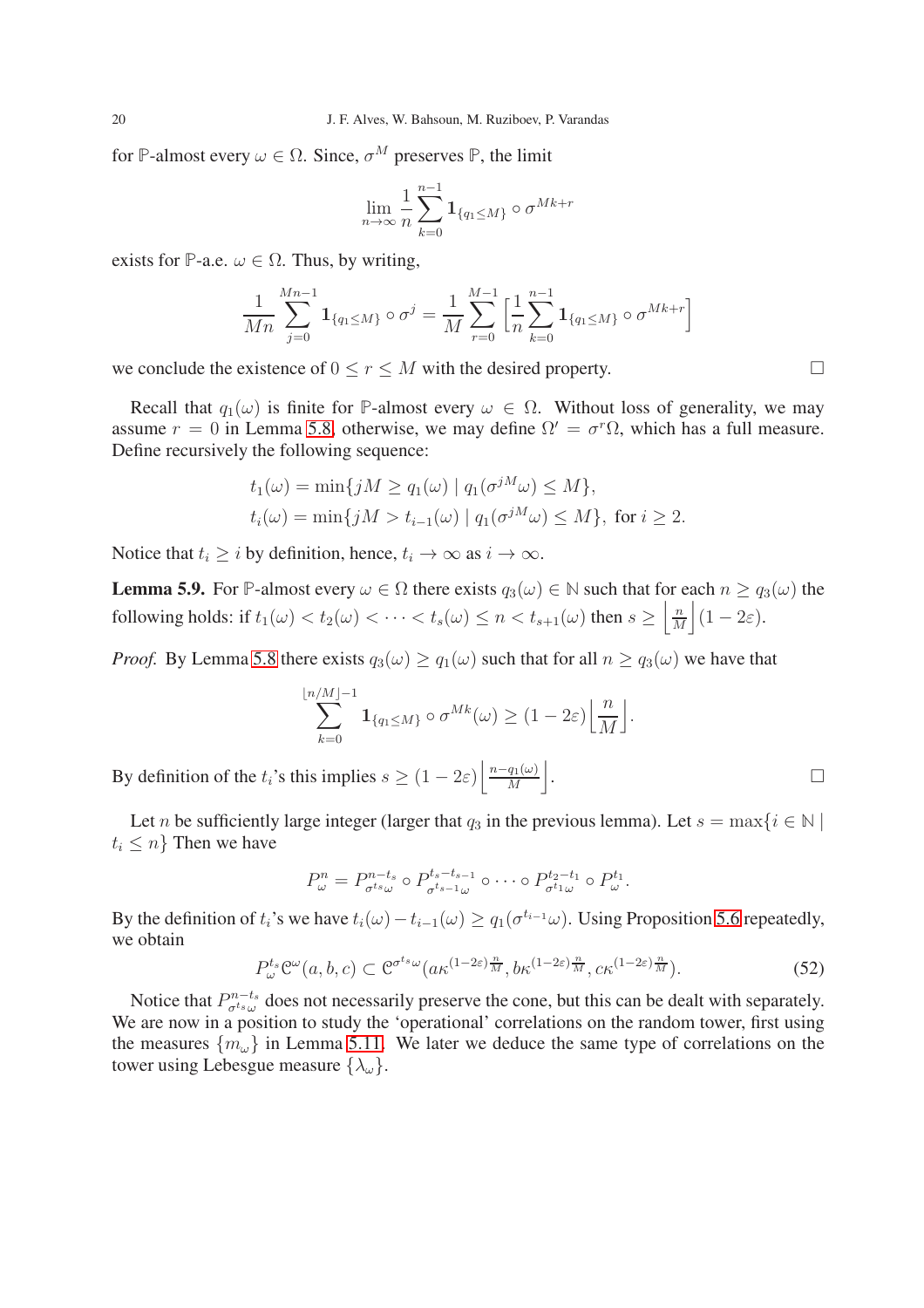5.4. Decay of operational correlations. We start with a standard lemma (see [\[21\]](#page-23-16) for example) that will be used to relate the correlation the underlying system with the contraction of the corresponding transfer operator in the Hilbert metric.

<span id="page-20-1"></span>**Lemma 5.10.** For  $\varphi, \psi \in C_+^{\omega}$  with  $\|\varphi_{\omega}\|_1 = 1$  and  $\|\psi_{\omega}\|_1 = 1$  we have

$$
\left\|\frac{\varphi_{\omega}}{\psi_{\omega}}-1\right\|_{\infty}\leq\left(\exp\Theta^{+}\left(\varphi_{\omega},\psi\right)-1\right),\,
$$

*Proof.* Recall that the definition of  $\Theta^+$  implies

$$
\Theta^+(\varphi_\omega, \psi_\omega) = \log \left( \sup_{x,y,\in \Delta_\omega} \frac{\varphi_\omega(x)\psi_\omega(y)}{\varphi_\omega(y)\psi_\omega(x)} \right).
$$

Thus, using the identity

$$
\frac{\varphi_{\omega}(x)}{\psi_{\omega}(x)} = \frac{\varphi_{\omega}(x)\psi_{\omega}(y)}{\varphi_{\omega}(y)\psi_{\omega}(x)} \cdot \frac{\varphi_{\omega}(y)}{\psi_{\omega}(y)},
$$

we obtain

$$
e^{-\Theta^+(\varphi_\omega, \psi_\omega)} \frac{\varphi_\omega(y)}{\psi_\omega(y)} \leq \frac{\varphi_\omega(x)}{\psi_\omega(x)} \leq e^{\Theta^+(\varphi_\omega, \psi_\omega)} \frac{\varphi_\omega(y)}{\psi_\omega(y)}.
$$

Since  $\|\psi\|_1 = \|\varphi\|_1$  there exists two points  $y_1, y_2 \in \Delta_\omega$  such that  $\psi(y_1) \geq \varphi(y_1)$  and  $\varphi(y_2) \geq \varphi(y_2)$  $\psi(y_2)$ , so we obtain

$$
e^{-\Theta^+(\varphi_\omega, \psi_\omega)} \leq \frac{\varphi_\omega(x)}{\psi_\omega(x)} \leq e^{\Theta^+(\varphi_\omega, \psi_\omega)},
$$

which completes the proof.  $\Box$ 

We first study the correlations for observables in the family of cones.

<span id="page-20-0"></span>**Lemma 5.11.** Let  $\tilde{\varphi}_{\omega} \in C^{\omega}(a, b, c), \varphi_{\omega} = v_{\omega} \tilde{\varphi}_{\omega}$  and  $\psi_{\omega} \in L^{\infty}$ . There exists a random variable  $C_{\omega}(\varphi, \psi) > 0$  finite **P**-almost everywhere and a constant  $0 < \rho < 1$  such that for every  $n \in \mathbb{N}$ 

$$
\left| \int_{\Delta_{\omega}} (\psi_{\sigma^n \omega} \circ F_{\omega}^n) \varphi_{\omega} d \lambda_{\omega} - \int_{\Delta_{\sigma^n \omega}} \psi_{\sigma^n \omega} d\mu_{\sigma^n \omega} \int_{\Delta_{\omega}} \varphi_{\omega} d \lambda_{\omega} \right| \leq C_{\omega}(\varphi, \psi) \rho^n.
$$

*Proof.* We first prove the above for  $n \geq q_3(\omega)$ , where  $q_3$  is the same random variable as Lemma [5.9.](#page-19-0) Assume without loss of generality that  $\int_{\Delta_\omega} \varphi_\omega d\lambda_\omega = 1$ . Consequently, the operational correlation in the lemma is bounded above by:

$$
\|\psi_{\sigma^n\omega}\|_{\infty} \cdot \int_{\Delta_{\sigma^n\omega}} |\mathcal{L}_{\omega}^n\varphi_{\omega} - h_{\sigma^n\omega}| d\lambda_{\sigma^n\omega}.
$$

Therefore to conclude the lemma, we estimate the integral in the above expression. Using the fact that  $\mathcal{L}_{\omega}$  is a weak contraction in  $L^1(\Delta_{\omega})$  and equation [\(52\)](#page-19-1), we have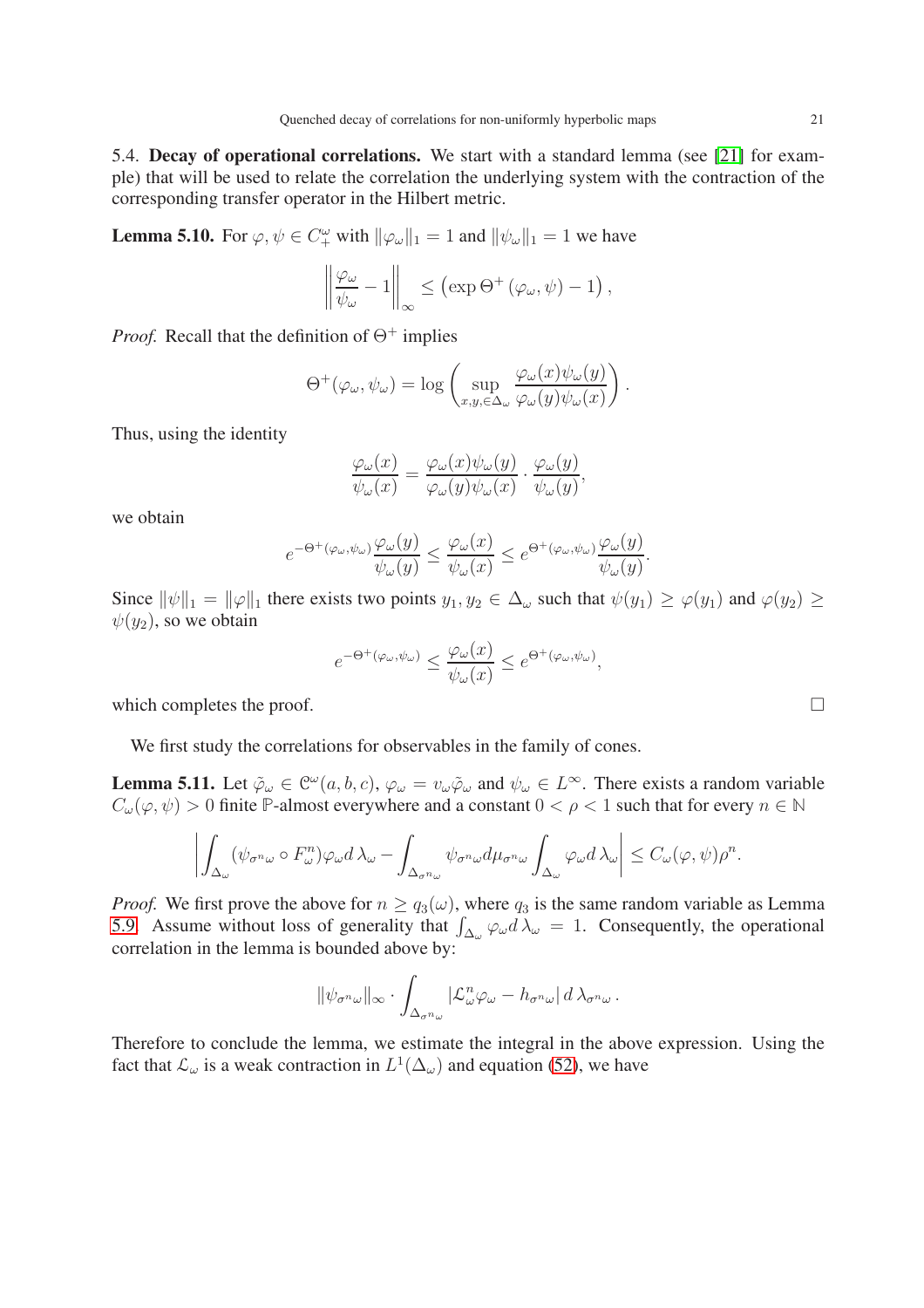$$
\int_{\Delta_{\sigma^{n_{\omega}}}} |\mathcal{L}_{\omega}^{n} \varphi_{\omega} - h_{\sigma^{n_{\omega}}}| d \lambda_{\sigma^{n_{\omega}}} = \int_{\Delta_{\sigma^{n_{\omega}}}} |\mathcal{L}_{\omega}^{n-t_{s}+t_{s}} \varphi_{\omega} - \mathcal{L}_{\omega}^{n-t_{s}+t_{s}} h_{\omega}| d \lambda_{\sigma_{\omega}^{n}} \n\leq \int_{\Delta_{\sigma_{\omega}^{t_{s}}}} |\mathcal{L}_{\omega}^{t_{s}} \varphi_{\omega} - \mathcal{L}_{\omega}^{t_{s}} h_{\omega}| d \lambda_{\sigma^{t_{s}} \omega} \n\leq \int_{\Delta_{\sigma^{t_{s}} \omega}} |\mathcal{L}_{\omega}^{t_{s}} \varphi_{\omega} - \mathcal{L}_{\omega}^{t_{s}} h_{\omega}| \frac{v_{\sigma^{t_{s}} \omega}}{v_{\sigma^{t_{s}} \omega}} d \lambda_{\sigma^{t_{s}} \omega} \n= \int_{\Delta_{\sigma^{t_{s}} \omega}} |P_{\omega}^{t_{s}} \varphi_{\omega} - \tilde{h}_{\sigma^{t_{s}} \omega}| dm_{\sigma_{\omega}^{t_{s}}^{t_{s}}} \n\leq ||\tilde{h}_{\sigma^{t_{s}} \omega}||_{\infty} \cdot \left\| \frac{P_{\omega}^{t_{s}} \tilde{\varphi}_{\omega}}{\tilde{h}_{\sigma^{t_{s}} \omega}} - 1 \right\|_{\infty} \n\leq C_{\omega} \left( \exp \{ \Theta^{+} \left( P_{\omega}^{t_{s}} \tilde{\varphi}_{\omega}, \tilde{h}_{\sigma^{t_{s}} \omega} \right) \} - 1 \right) \n\leq C \left( \exp \{ \Theta \left( P_{\omega}^{t_{s}} \tilde{\varphi}_{\omega}, \tilde{h}_{\sigma^{t_{s}} \omega} \right) \} - 1 \right) \n\leq C \left( \exp \{ \kappa^{(1-2\varepsilon)} \left[ \frac{n - q_{1}(\omega)}{M} \right] \} - 1 \right) \leq C \rho^{n}.
$$

where we used Lemma [5.10](#page-20-1) to pass from the  $L^{\infty}$  norm to the projective norm. Now for  $n \geq 0$ we have

$$
\left| \int_{\Delta_{\omega}} (\psi_{\sigma^n \omega} \circ F_{\omega}^n) \varphi_{\omega} d \lambda_{\omega} - \int_{\Delta_{\sigma^n \omega}} \psi_{\sigma^n \omega} d\mu_{\sigma^n \omega} \int_{\Delta_{\omega}} \varphi_{\omega} d \lambda_{\omega} \right| \leq C_{\omega}(\varphi, \psi) \rho^n,
$$
  
where  $C_{\omega} = 2C \rho^{-q_3(\omega)} \cdot ||\psi_{\sigma^n \omega}||_{\infty}.$ 

Below we show that every  $\psi \in \mathcal{F}$  can be modified without affecting the correlations, so that modified observable is in  $\mathcal{C}^{\omega}_{a,b,c}$ . Hence, to obtain decay of correlations and completes the proof of Theorem [2.2,](#page-4-0) we Lemma [5.11](#page-20-0) above and the following lemma.

**Lemma 5.12.** For every  $\varphi \in \mathcal{F}$  let  $K_{\omega} = \int \varphi_{\omega} d \lambda_{\omega}$ . There exists  $C_{\varphi} > 0$  such that

$$
\tilde{\varphi}_{\omega}=\frac{1}{v_{\omega}}\frac{\varphi_{\omega}+C_{\varphi}h_{\omega}}{K_{\omega}+C_{\varphi}}\in \mathfrak{C}^{\omega}_{a,b,c},
$$

for almost every  $\omega \in \Omega$  and for all  $a > 1$ ,  $b > \sup_{\omega} |\tilde{h}_{\omega}|_h$ ,  $c > \sup_{\omega} ||\tilde{h}_{\omega}||_{\infty}$ .

*Proof.* By definition we have  $\int \tilde{\varphi}_{\omega} dm_{\omega} = 1$ . We will choose  $C_{\varphi}$  satisfying the cone conditions.  $\tilde{\varphi} \ge 0$  is satisfied when  $C_{\varphi} \ge \sup_{x \in \Delta_{\omega}} |\varphi_{\omega}(x)| / h_{\omega}(x)$ . We start with the cone condition

$$
\frac{1}{\mu_{\omega}(A_{\omega})} \int_{A_{\omega}} \tilde{\varphi}_{\omega} dm_{\omega} \le a \int \tilde{\varphi}_{\omega} dm_{\omega}.
$$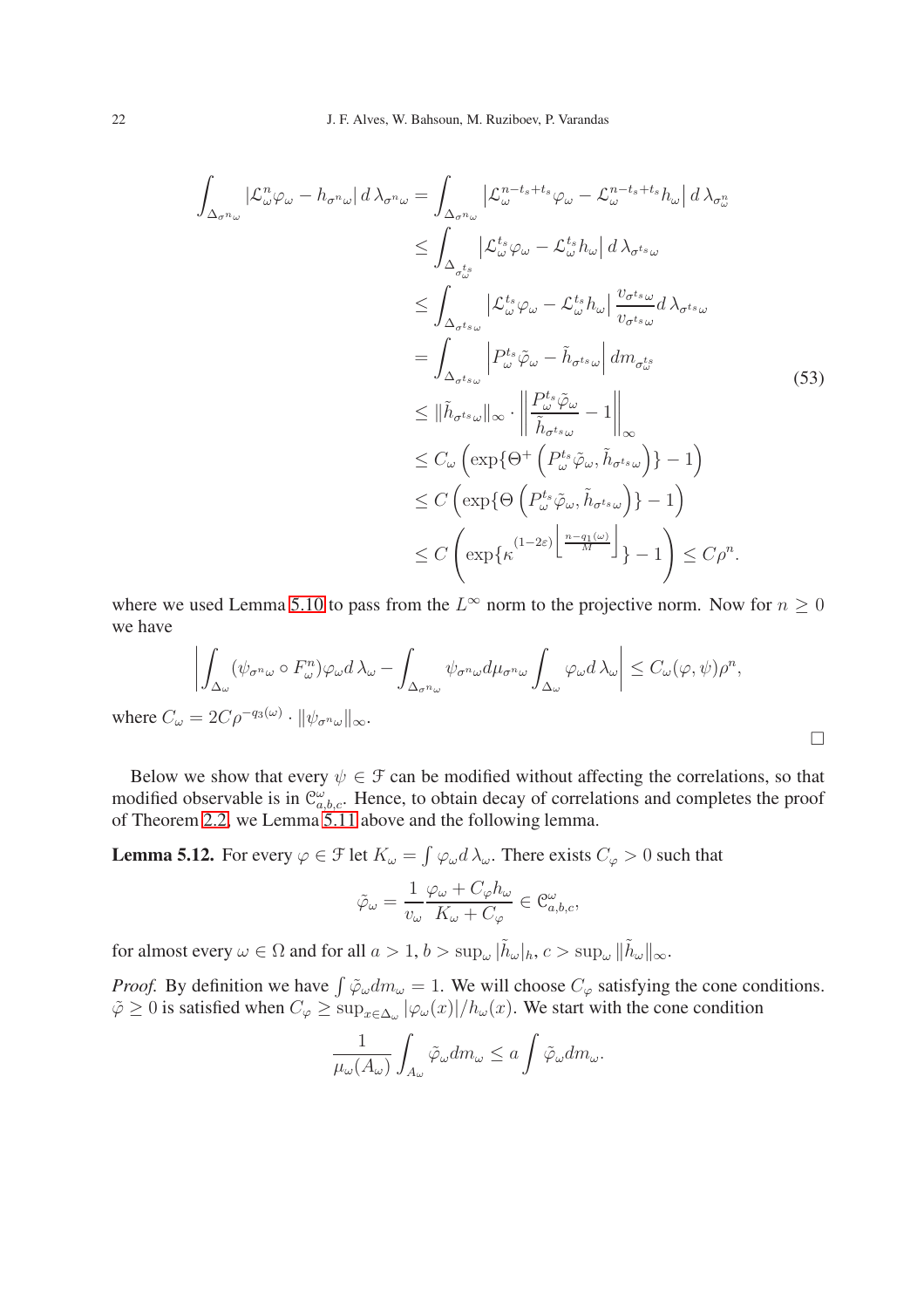which is equivalent to

$$
\frac{1}{\mu_{\omega}(A_{\omega})} \cdot \frac{1}{K_{\omega} + C_{\varphi}} \int_{A_{\omega}} (\varphi_{\omega} + C_{\varphi} h_{\omega}) d\lambda_{\omega} \le a,
$$

which reduces to

$$
\frac{1}{\mu_{\omega}(A_{\omega})} \left( \int_{A_{\omega}} \varphi_{\omega} d\lambda_{\omega} + C_{\varphi} \right) \le a(K_{\omega} + C_{\varphi}).
$$

and

$$
C_{\varphi} \ge \frac{\frac{1}{\mu(A_{\omega})} \int_{A_{\omega}} \varphi_{\omega} d\lambda_{\omega} - aK_{\omega}}{a - \frac{1}{\mu(A_{\omega})} \int_{A_{\omega}} h_{\omega} d\lambda_{\omega}}, \text{ for all } A_{\omega} \in \mathcal{P}_{\omega}.
$$

The second cone condition states that

$$
|\tilde{\varphi}_{\omega}|_h \le b \int \tilde{\varphi}_{\omega} dm_{\omega}
$$

which holds if we choose  $C_{\varphi}$  satisfying the following inequality

$$
|\varphi_{\omega}/v_{\omega}|_{h} + C_{\varphi}|h_{\omega}/v_{\omega}|_{h} \leq b(K_{\omega} + C_{\varphi}).
$$

Equivalently,

$$
C_{\psi} \ge \frac{|\varphi_{\omega}/v_{\omega}|_{h} - bK_{\omega}}{b - |h_{\omega}/v_{\omega}|_{h}}.
$$

The third cone condition is on  $\mathcal{G}^c_\omega$ 

$$
|\tilde{\varphi}_{\omega}(x)| \leq c \int \tilde{\varphi}_{\omega}(x) dm_{\omega}, x \in \mathcal{G}_{\omega}^{c},
$$

which is equivalent to

$$
\left| \frac{\varphi_{\omega}(x) + C_{\varphi} h_{\omega}(x)}{v_{\omega}(x)} \right| \le c(K_{\omega} + C_{\varphi}).
$$

The inequality is satisfied if we choose  $C_{\phi} > 0$  using

$$
|\varphi_{\omega}(x)/v(x)| + C_{\varphi}|h_{\omega}(x)/v_{\omega}(x)| \leq c(K_{\omega} + C_{\varphi}).
$$

Consequently, if we choose

$$
C_{\varphi} \ge \frac{\|\varphi_{\omega}/v_{\omega}\|_{\infty} - cK_{\omega}}{c - \|h_{\omega}/v_{\omega}\|_{\infty}}.
$$

the above cone condition is satisfied.

#### **REFERENCES**

- <span id="page-22-1"></span>1. Alves, J. F.; Bahsoun, W.; Ruziboev, M. Almost sure rates of mixing for partially hyperbolic attractors. *J. Differential Equations* 311 (2022), 98–157.
- <span id="page-22-4"></span>2. Alves, J.F.; Vilarinho, H. Strong stochastic stability for non-uniformly expanding maps. *Ergodic Theory and Dynam. Systems* 33(3), (2013), 647–692.
- <span id="page-22-2"></span>3. Atnip J., Froyland G., González-Tokman C. Vaienti S. Thermodynamic Formalism for Random Weighted Covering Systems. *Comm. Math. Phys.*, vol. 386, 819– 902, 2021.
- <span id="page-22-3"></span><span id="page-22-0"></span>4. Arnold, L. *Random dynamical systems*. Springer Monographs in Mathematics. Springer-Verlag, Berlin, 1998.
- 5. Bahsoun, W.; Bose, C.; Ruziboev, M. Quenched decay of correlations for slowly mixing systems. *Trans. Amer. Math. Soc.* 372 (2019), no. 9, 6547–6587.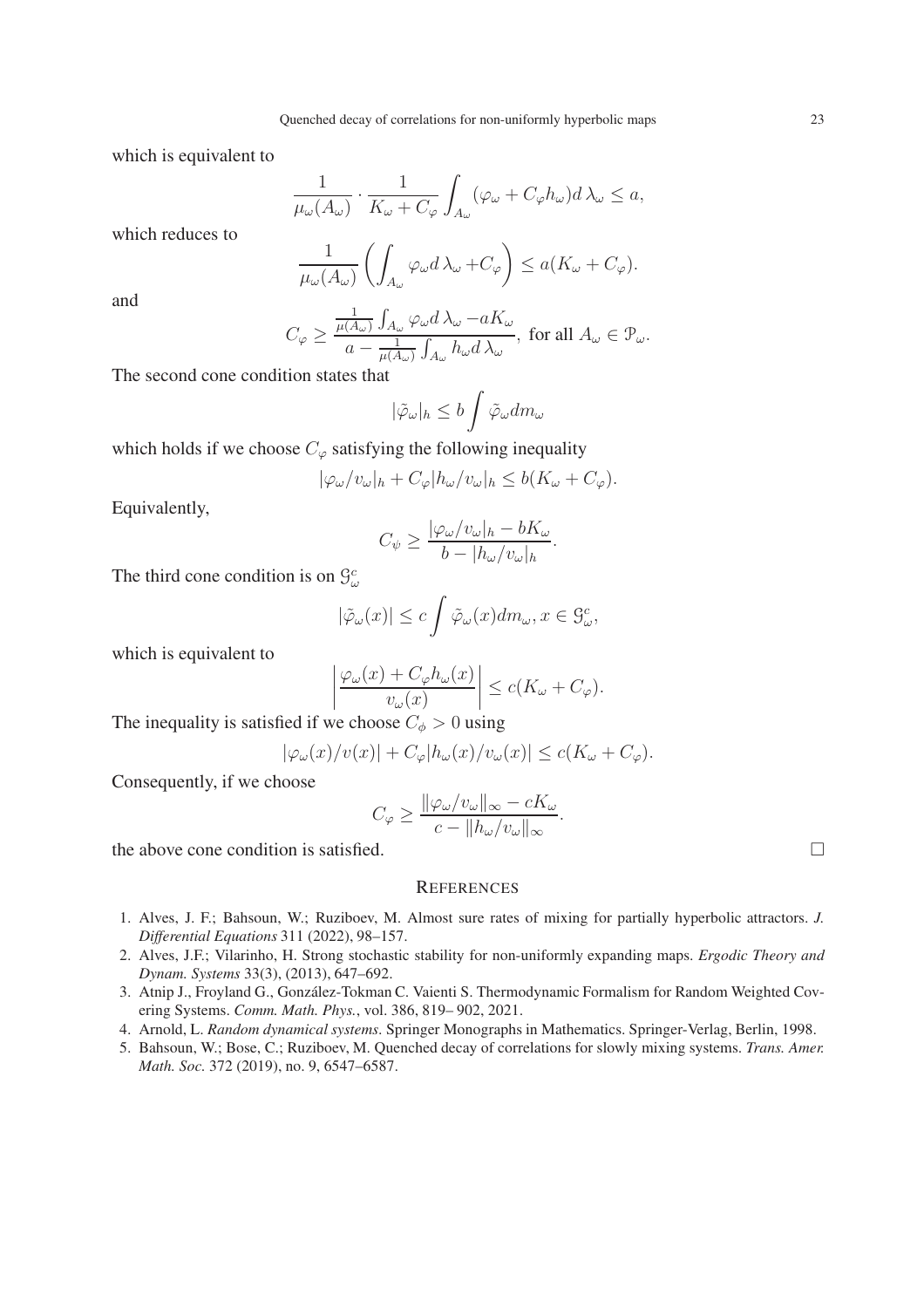- <span id="page-23-2"></span>6. Baladi, V., Benedicks, M., Maume-Deschamps, V. Almost sure rates of mixing for i.i.d. unimodal maps, *Ann. Sci. Ecole Norm. Sup. ´* Vol. 35 (2002), no. 1, 77 –126. Baladi, V., Benedicks, M., Maume-Deschamps, *V. Ann. Sci. Ecole Norm. Sup. ´* Vol. 36 (2003), 319–322 (corrigendum). Baladi, V., Benedicks, M., Maume-Deschamps, V. *Correcting the proof of Theorem 3.2 and Corollary 5.2 in Almost sure rates of mixing for i.i.d. unimodal maps*. [arXiv:1008.5165](http://arxiv.org/abs/1008.5165) (corrigenda).
- <span id="page-23-21"></span><span id="page-23-20"></span>7. Birkhoff, G. Extensions of Jentzsch's theorem. *Trans. Amer. Math. Soc.* 85 (1957), 219–227.
- <span id="page-23-22"></span>8. Birkhoff, G. *Lattice Theory*, 3rd edition, American Mathematical Society Colloquium Publications, Vol. XXV, Amer. Math. Soc., Providence, RI, 1967.
- <span id="page-23-19"></span>9. Bruin, H.; Luzzatto, S.; Van Strien, S. Decay of correlations in one-dimensional dynamics. *Ann. Sci. Ecole ´ Norm. Sup.* (4) 36 (2003), no. 4, 621–646.
- <span id="page-23-17"></span>10. Bowen, R., Ruelle, D. The ergodic theory of Axiom A flows. *Invent. Math.* 29(3), 181–202, 1975.
- 11. Crauel, H. *Random probability measures on Polish spaces*, volume 11 of *Stochastics Monographs*. Taylor & Francis, London, 2002.
- <span id="page-23-14"></span>12. Crauel, H., Flandoli, F. Attractors for random dynamical systems. *Probab. Theory Related Fields*, 100(3):365– 393, 1994.
- <span id="page-23-3"></span>13. Dragičević, D., Froyland, G, González-Tokman, C., Vaienti, S. A spectral approach for quenched limit theorems for random hyperbolic dynamical systems. *Trans. Amer. Math. Soc.* 373, 629–664, 2020.
- <span id="page-23-4"></span>14. Dragičević, D., Hafouta. Y. Limit theorems for random expanding or Anosov dynamical systems and vectorvalued observables. *Ann. Henri Poincare´*, 21, 3869–3917, 2020.
- <span id="page-23-9"></span><span id="page-23-5"></span>15. Hafouta, Y. Limit theorems for random non-uniformly expanding or hyperbolic maps with exponential tails. *Ann. Henri Poincare´* 23 (2022), no. 1, 293–332.
- 16. Homburg, A.J., Kalle, C., Ruziboev, M., Verbitskiy, E., Zeegers, B. Critical intermittency in random interval maps. *Commun. Math. Phys.* to appear
- <span id="page-23-11"></span>17. Kifer, Y. *Limit theorems for random transformations and processes in random environments*. Trans. Amer. Math. Soc. 350 (1998), no. 4, 1481–1518.
- <span id="page-23-18"></span>18. Larkin, A. Quenched decay of correlations for one-dimensional random Lorenz maps. *J. Dyn. Control Syst.* (2022). https://doi.org/10.1007/s10883-021-09583-w
- <span id="page-23-12"></span>19. Liu, P-D., Qian, M. Smooth ergodic theory of random dynamical systems. Lecture Notes in Mathematics, 1606. Springer-Verlag, Berlin, 1995.
- <span id="page-23-16"></span><span id="page-23-15"></span>20. Liverani, C. Decay of correlations. *Ann. of Math. (2)* 142 (1995), no. 2, 239–301.
- <span id="page-23-13"></span>21. Liverani, C. Decay of correlations for piecewise expanding maps. *J. Stat. Phys.* 78 (1995), no. 3-4, 1111–1129.
- 22. Maume-Deschamps, V. Projective metrics and mixing properties on towers. *Trans. Amer. Math. Soc.* 353 (2001), no. 8, 3371–3389.
- <span id="page-23-6"></span>23. Nicol, M., Periera, F., Török, A. Large deviations and central limit theorems for sequential and random systems of intermittent maps. *Ergodic Theory Dynam. Systems*. 41(9), (2021) ,2805-2832.
- 24. Seneta, E. *Nonnegative matrices and Markov chains*. Second edition. Springer Series in Statistics. Springer-Verlag, New York, 1981.
- <span id="page-23-7"></span>25. Stadlbauer, M., Suzuki, S., Varandas, P. Thermodynamic formalism for random non-uniformly expanding maps, *Comm. Math. Phys.*, 385, 369–427, 2021.
- <span id="page-23-8"></span>26. Stadlbauer, M., Varandas, P., Zhang, X. Quenched and annealed equilibrium states for random Ruelle expanding maps and applications. Available at [arXiv:2004.04763](http://arxiv.org/abs/2004.04763)
- <span id="page-23-10"></span><span id="page-23-0"></span>27. Su, Y. Random Young towers and quenched limit laws. *Ergodic Theory Dynam. Systems*. (2022), 1-33. doi:10.1017/etds.2021.164
- 28. Young, L.-S. Statistical properties of dynamical systems with some hyperbolicity. *Ann. of Math. (2)*, 147(3):585–650, 1998.
- <span id="page-23-1"></span>29. Young, L.-S. Recurrence times and rates of mixing. *Israel J. Math.*, 110:153–188, 1999.